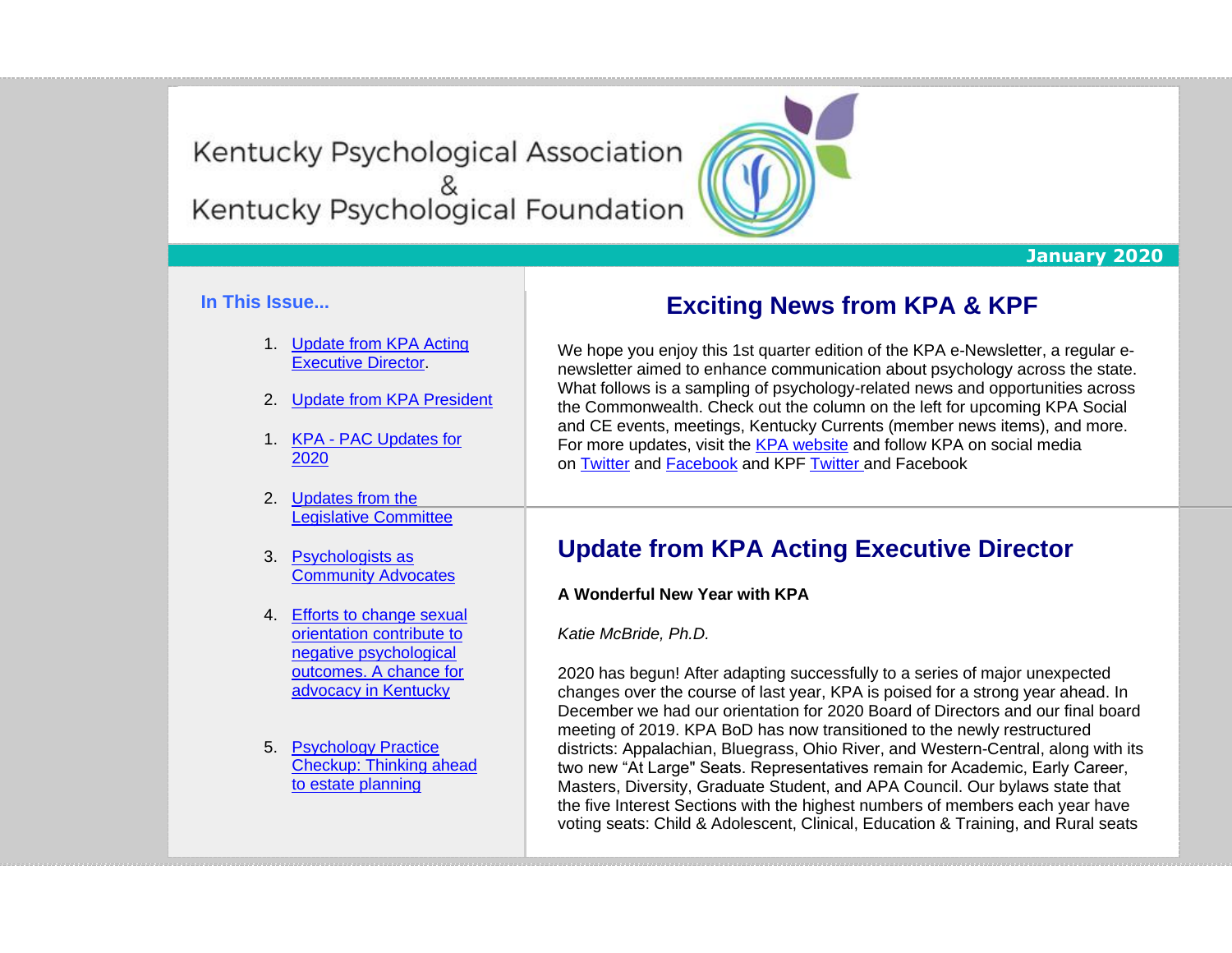- 6. [Nuances of Multiple](https://kpa.memberclicks.net/administrator/index.php?option=com_mccore&view=contactcenter#Ethics)  **[Relationships](https://kpa.memberclicks.net/administrator/index.php?option=com_mccore&view=contactcenter#Ethics)**
- 7. [KPA Leadership Academy](https://kpa.memberclicks.net/administrator/index.php?option=com_mccore&view=contactcenter#Ethics)  **[Update](https://kpa.memberclicks.net/administrator/index.php?option=com_mccore&view=contactcenter#Ethics)**

are all filled for 2020. I am looking forward to working with such a full and robust working board starting in March!

Our **Legislative Advisory Team** is working hard reviewing every bill in the House and Senate deemed relevant to KPA's legislative priorities. Thank you to **Drs. Amanda Merchant, Georgeann Brown, and Felicia Smith** for continuing their service, and welcome to **Ms. Cay Shawler** and **Dr. Pam Cartor** for agreeing to join the fray! Over the last few years, the capabilities of this LAT have solidified and the BoD decided to downshift our formal arrangement with the lobbying firm. Dr. Sheila Schuster has agreed to re-enter as our legislative advisor and lobbyist and work with the team as they make decisions as to how to engage on specific bills and advocate accordingly. This volunteer group works nearly every day during the session (January-April) to read bills carefully as they get filed, make suggestions for desired changes, discern the congruence with KPA's legislative priorities, and decide whether KPA should support, abstain, or oppose. **If you read about a legislative bill or general issue of interest to you, be sure to submit your idea to KPA's Public Issue Response Committee (PIRC located on the first page of [kpa.org\)](http://kpa.org/)! We seek opportunities for psychology to offer a strong, clear, and reasoned voice at the table!**

Our delegation to **APA-Practice Organization Practice Leadership Conference** (PLC) will be heading to Washington, D.C. March 6-10. I will be wearing two hats this year—attending the annual meeting for all Directors of Professional Affairs, and as well as connecting with other Executive Directors during that meeting. PLC Diversity Delegate **Dr. Lali McCubbin** and Federal Advocacy Chair **Dr. Georgeann Brown** will return in their respective roles. Congratulations to KPA President-Elect **Dr. Rachel Buehner** for her acceptance into APA's new Leadership Development Cohort, with special programming during this conference and wonderful supports and learning opportunities throughout the year (Only 9 applicants were selected for this prestigious group!). KPA President **Dr. Steve Katsikas** will be attending a pre-conference day workshop, The Role in Psychology in Addressing Pain and Related Opioid Dependence. KPA Past President **Dr. Eric Russ** will be presenting on the development of KPA's new Leadership Academy, (In Frankfort on January 13, the **Leadership Academy** launched its 2020 inaugural class of 15 fellows from across the state-Appreciation to all the mentors, to **Eric** and **Dr. Andy Meyer for leading the morning, and to Dr. Sheila Schuster for including them in her afternoon of advocacy training!)**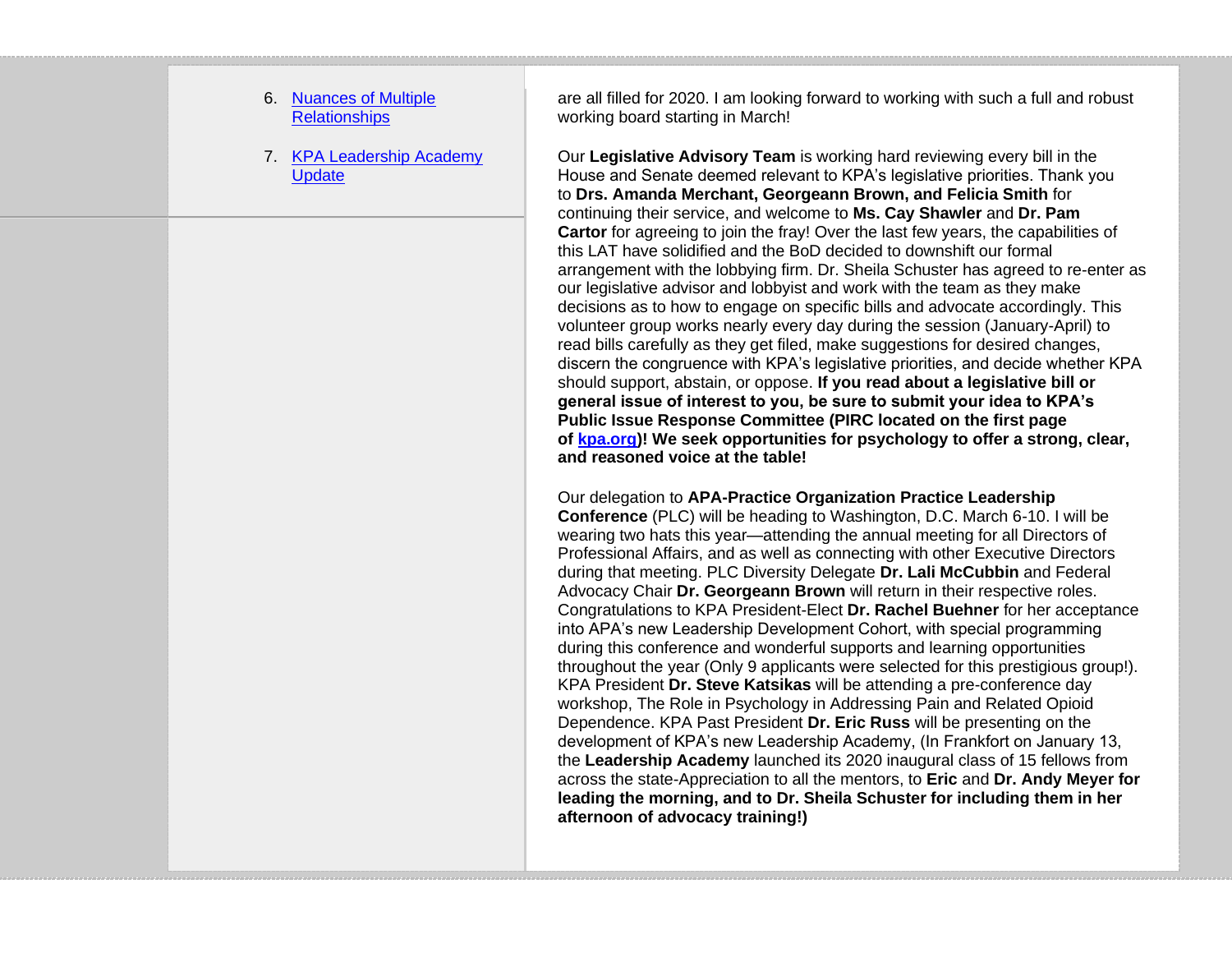

The **Spring Academic Conference** (March 28) will be held at Bellarmine University. The committee, chaired by **Dr. Steven Kniffley**, has re-worked the programming to better reflect the needs of the graduate and undergraduate students and should be a valuable day for everyone. Please consider volunteering for this wonderful day connecting students and professional psychologists—you can contact the office at [kpa@kpa.org!](mailto:kpa@kpa.org)

Planning for **2020 KPA Convention** is beginning, with a committee taking shape (thanks to those of you who have agreed!) and a theme identified. The convention this year will be in Lexington at the Campbell House November 12-14 and will have a trauma-informed theme. A call for proposals will be out to membership soon - Be on the lookout!

**Our 7th Annual KPA Psychology Day**: Let your voice be heard! KPA members are invited to gather in Frankfort to raise awareness among our legislators about important issues affecting mental health and the profession and practice of psychology. This is a great opportunity for you to be an advocate for the field of psychology and mental health treatment, meet with legislators who can promote psychology and mental health in Kentucky, and network with colleagues. KPA members who attend this event keep coming back every year, saying it is a great experience. Students are welcome as well. We will train you beforehand and brief you on the talking points, and KPA members are able to go in groups/pairs.

#### **Event Highlights: You will have the opportunity to:**

----------------------------

- Participate in individual or group meetings with your legislators
- Meet legislators who have worked closely with KPA
- Watch committee meetings and stay afterward to watch the legislative session
- Learn more about how the legislative process works and how you can be an effective advocate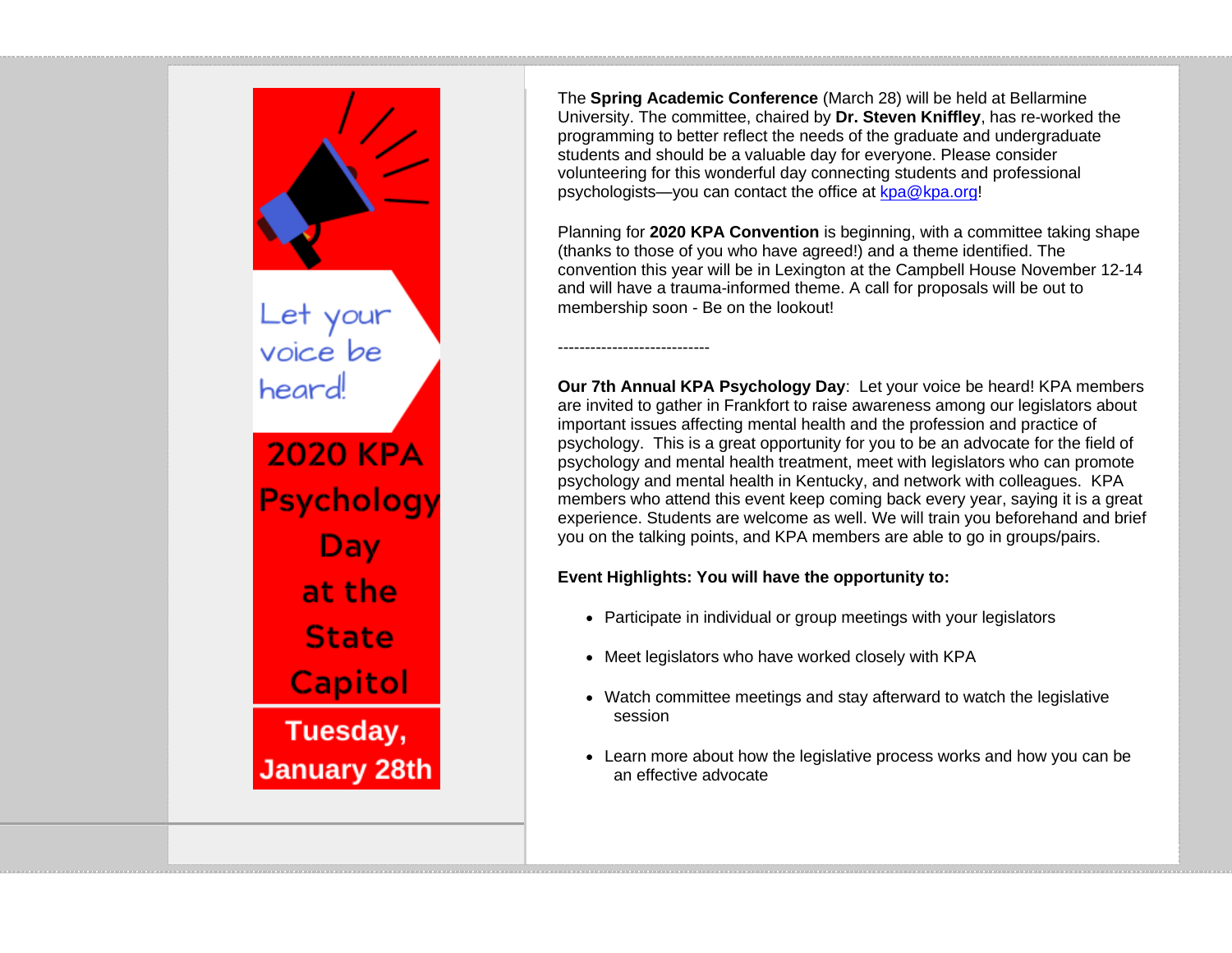





**Rachel Buehner, Ph.D.,** was selected to the APA Leadership Development cohort. Only 9 Early Career Psychologists were selected for this prestigious position.

• Help increase awareness among policy-makers about KPA, the science and practice of psychology, and issues that affect psychologists and the Kentuckians we serve

#### **Location**

**Capitol Annex, Room TBD – Frankfort, KY**

**8:30 am – 2:00 pm EST (Time is flexible)**

**Schedule for Legislative Day, January 28th:**

- 8:30am 9am: Meet in Capitol Annex Room 113 for Orientation, Schedule Pick-up, Tips on Legislative talking points
- 9am to 11am: Meet and Greet breakfast with Legislators/Psychology Public Education Fair
- 9am to 1:30pm: Individual or group meetings with your legislator, as available. You will be accompanied by another KPA member experienced with advocacy if desired. KPA members may also attend Committee Meetings
- 11am to 2pm: Legislators will come talk to the KPA group informally; Lunch on your own in the cafeteria

#### **Recommended Training Calls before event:**

Members attending the event are encouraged to call in to hear more about the talking points, KPA's Legislative Agenda, up-to-date information on the status of bills we are following, and tips on how to talk to legislators

#### **\*Sunday, January 26th @ 7:30 pm to 8:30 pm EST**

OR

**\*Monday, January 27th @ 7:30 pm to 8:30 pm EST**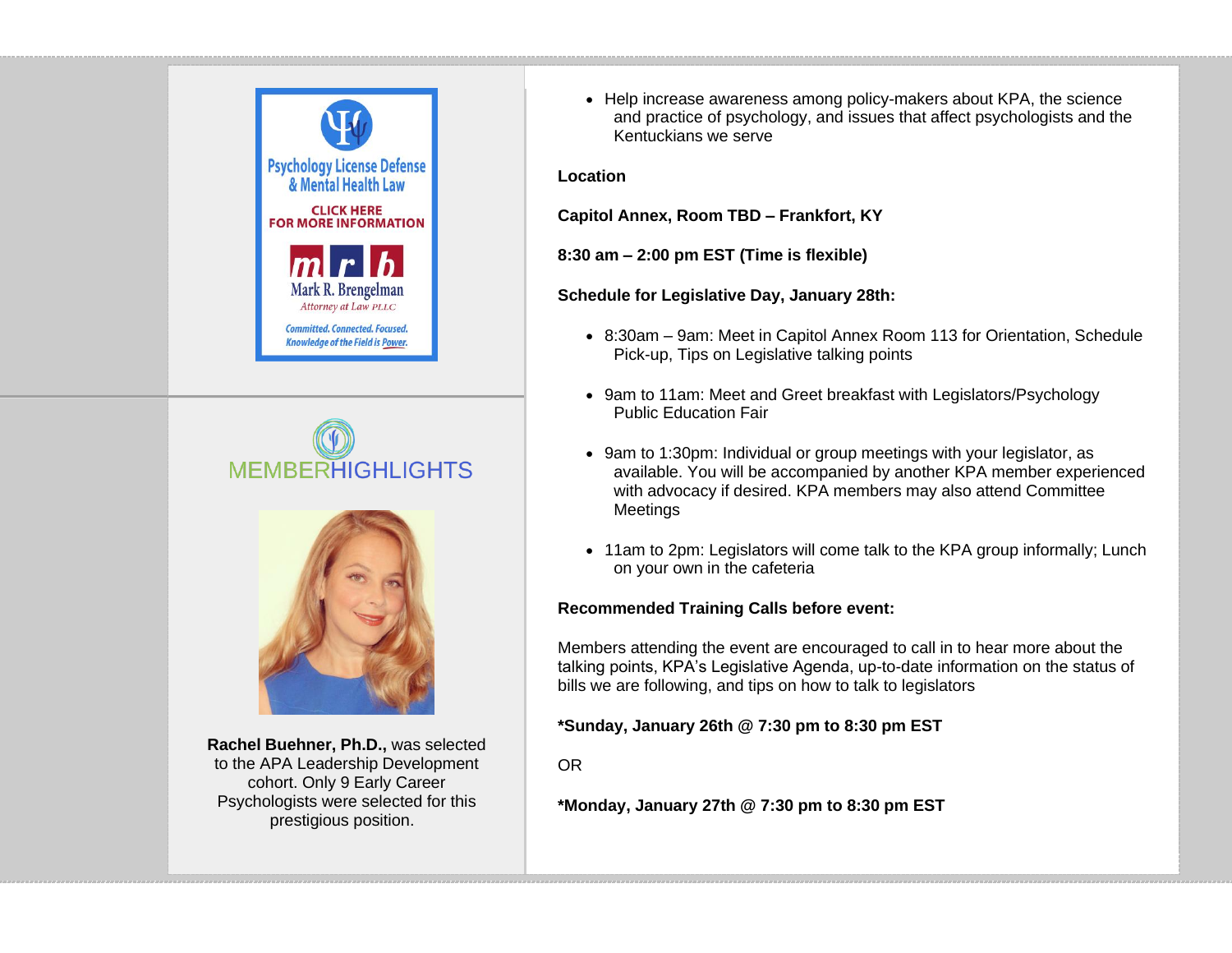

**Sarah Shelton, Psy.D., MPH, MSCP,** was interviewed on Youth and Terroristic Threatening in Schools. [Click](https://www.wpsdlocal6.com/news/school-threats-mean-real-consequences-for-local-students/article_c1c7319c-0fa8-11ea-a862-07084ef954af.html)  [here to see the interview.](https://www.wpsdlocal6.com/news/school-threats-mean-real-consequences-for-local-students/article_c1c7319c-0fa8-11ea-a862-07084ef954af.html)



**Shambra Mulder, Ph.D.,** was appointed to the Transportation Cabinet transition team by Governor-Elect, Andy Beshear. [Click here to read more.](https://ag.ky.gov/govtransition/TransitionTeam.pdf)

**[\\*Please register by January 20th,](https://kpa.memberclicks.net/index.php?option=com_mcform&view=ngforms&id=2036023)** but the earlier the better to schedule meetings with legislators. Thank you!

Questions?

Questions about the event can be sent to **Dr. Georgeann Brown,** Psychology Day Chair, [dr.georgeannbrown@gmail.com](mailto:dr.georgeannbrown@gmail.com) or the KPA Central Office at kpa@kpa.org

- Katie *(Contact me any time:* [edkatie@kpa.org](mailto:edkatie@kpa.org)*)*

## **Update from KPA President**

*Steve Katsikas, Ph.D.*

My clinical identity is as a child clinical psychologist. Prior to moving to Kentucky, I worked directly with children, adolescents, and families in a large public health system. I recall how the economic challenges facing many of these families had a profound and lasting impacts on their children and their own health. I saw resilience and I saw the struggle.

I have been thinking quite a bit about the KPA Convention Workshop I attended with APA President Dr. Rosie Phillips Davis. Her discussion of "deep poverty" struck a chord with me, solidified by the very challenging poverty simulation she asked participants to complete. Coupled with her presentation was the publication of a timely issue of The American Psychologist, a Special Issue on Psychology's Contributions to Understanding and Alleviating Poverty and Economic Inequality (September 2019, Volume 74). I would highly recommend reading it. Much of the special issue makes reference to the effects of economic hardship on children and families.

In the special issue, Hostinar and Miller (2019) review the effects of poverty on children and present some sobering facts. Approximately 21% of American children live below the poverty level. Poverty is strongly associated with a myriad of behavioral and health challenges as well as a markedly increased likelihood of coming in contact with the justice system. The negative effects of poverty do not go away when family income inches over the "line", and multiple negative effects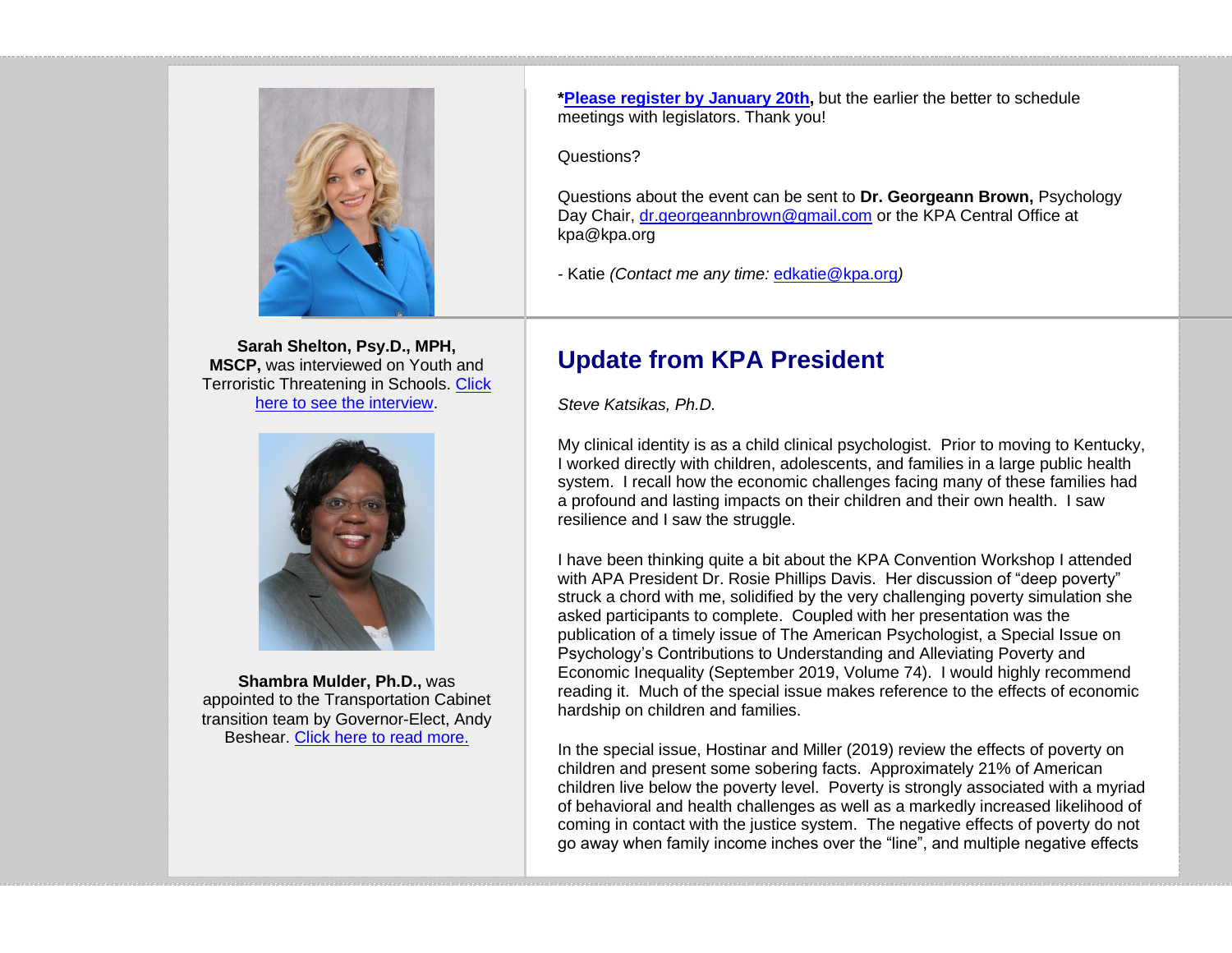

**Sheila A. Schuster, Ph.D.**, was appointed to the Cabinet for Health and Family Services transition team by Governor-Elect, Andy Beshear. [Click](https://www.courier-journal.com/story/news/politics/2019/11/15/gov-elect-andy-beshear-names-transition-team-members/4200336002/)  [here to read more.](https://www.courier-journal.com/story/news/politics/2019/11/15/gov-elect-andy-beshear-names-transition-team-members/4200336002/)



**Tammy Hatfield, Psy.D.,** while traveling in the Northern African country of Mauritania this summer, I happened upon a serendipitous find. Driving through the capital city of Nouakchott, I

have been noted for children who are identified as "low income" (i.e., within 200% of the poverty level). When this definition is used, 43% of American children are living in economic conditions that create tremendous challenges to accessing affordable housing, child care, adequate nutrition, transportation, and many other basic needs.

The news for Kentucky's children and families is even more dire, with more than half of young children living in low-income families [\(http://www.nccp.org/profiles/KY\\_profile\\_8.html\)](http://www.nccp.org/profiles/KY_profile_8.html). Furthermore, 79% of Kentucky's African-American children and 75% of Hispanic children live in lowincome families. Kentucky is in the top 5 poorest states in the country, but these disparities persist everywhere.

Given the tremendous toll that economic insecurity has been shown to take on the well-being of children and families, psychologists need to redouble our efforts to be advocates for social safety net programs and mitigate the negative effects of poverty while also promoting programs that allow caregivers and families to emerge from poverty and earn a legitimate living wage. As the American Psychologist issue suggests in another article by Reynolds et al (2019), prevention services delivered to preschool-aged children through third grade can make a dramatic impact on children and families, creating positive outcomes that result in higher educational achievement, lower levels of behavioral and mental disorders, and better long-term health problems. Investment in children is one of the most effective and affordable (in the long run) ways we can impact all of our futures.

I am reminded of a statement by Dr. King, "I have the audacity to believe that peoples everywhere can have three **meals** a day for their bodies, education, and culture for their minds, and dignity, equality, and freedom for their spirits." I agree. We most assuredly can do better and must do better for the children and families in our Commonwealth.

Kentucky's legislative session is going to be an active one. I encourage all our members and all child advocates in the commonwealth to keep track of legislative alerts and be ready for full-throated advocacy for the kinds of measures that can improve the lives of Kentucky's families. **I hope you join us for Psychology Day at the Capitol on January 28th .**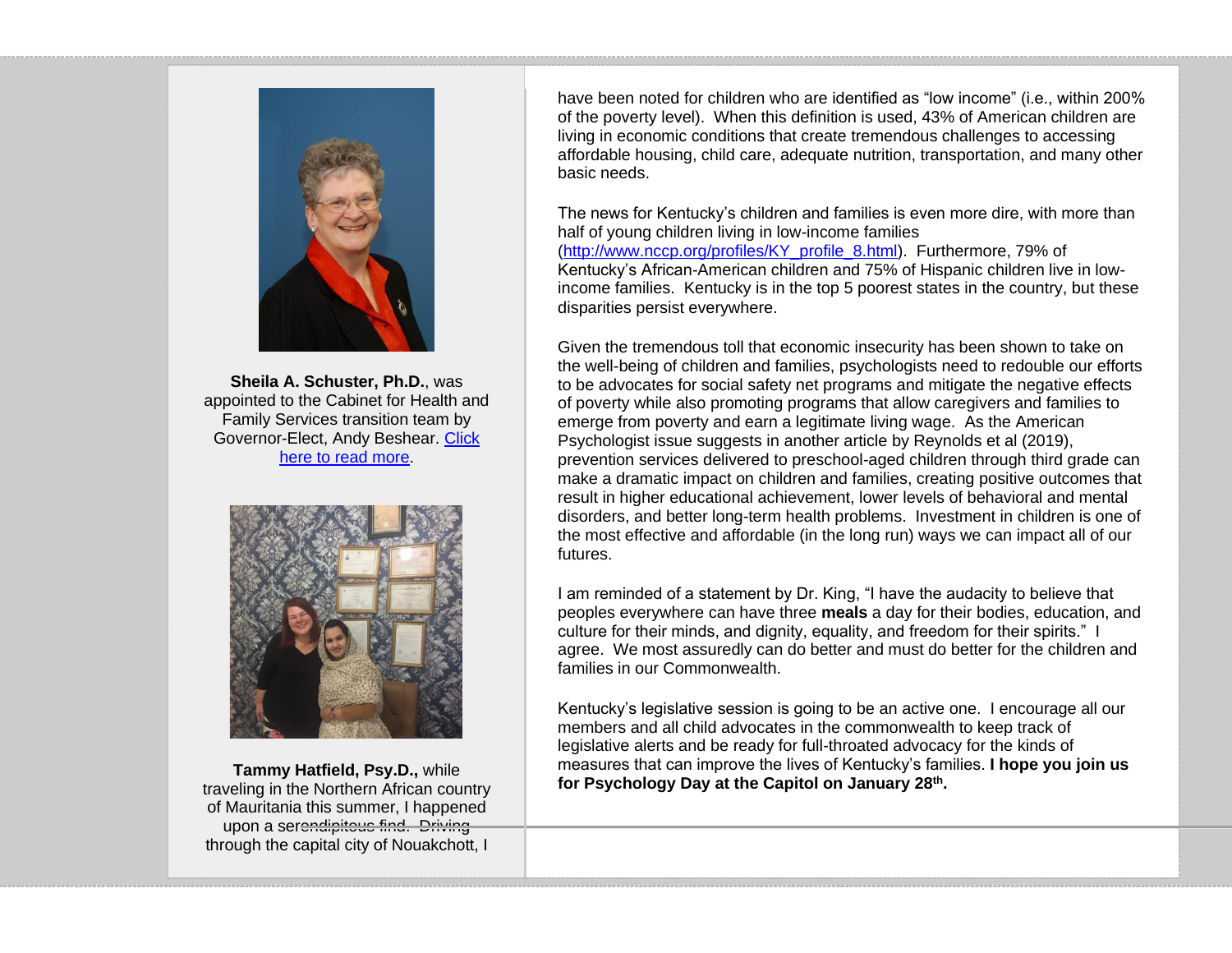passed a building with a large green sign that read "Centre SAADA counseling" and listed the name of a psychologist, Dr. Wiam Mohamed Elmamy. [Click here to read more about](https://www.kpa.org/psychology-abroad--a-serendipitous-meeting)  [this meeting and to see the counseling](https://www.kpa.org/psychology-abroad--a-serendipitous-meeting)  [center.](https://www.kpa.org/psychology-abroad--a-serendipitous-meeting)



**David Susman, Ph.D.,** was highlighted in the recent issue of the American Psychological Association's Monitor. [Click here to read.](https://www.apa.org/monitor/2019/10/people)

*If you have a highlight you would like to share with the KPA office please email Marketing & Membership Coordinator, Samm Ownby at [samm@kpa.org](mailto:samm@kpa.org)*

## **Upcoming Events**

*Open for Registration!*



## **KPA - PAC Updates for 2020**

*Melissa Leath, Ph.D.*

Greetings and Happy New Year to all Members!

Here's hoping you had a wonderful and healthy holiday season spent with family and loved ones. And 2020, no less! How did we get to the beginning of the THIRD decade in the century so quickly? (I realize this is controversial: Does a new decade begin with a "zero" year or a "one" year? Personally, I am going with Prince on this subject, who I assume thought the new decade started with a zero, else why did he want us to "...party like it's 1999!". Zero year = new decade. Final answer!)

Regardless of the decade (end of second or beginning of third), we are facing a new year with a number of interesting/serious challenges; a crucial ELECTION year actually with all 100 of the House seats and 19 (i.e., one half) of the Senate seats up for election in this year's primaries and general elections. But why so important, you may ask? We just had the Governor's race this past November. An important reason is this: The General Assembly sitting and/or elected in November of 2020 will have the responsibility of redistricting based on the 2020 national census.

Some general information on redistricting… Redistricting happens every 10 years following the completion of the US census. The US Census Bureau will complete the 2020 census by December 31, 2020. Kentucky legislators will then receive by April 1, 2021, the "counts" for the purposes of "redistricting" (i. e., the process of drawing new congressional and state legislative district boundaries which a) are to have equal populations and b) are not to discriminate on the basis of race or ethnicity).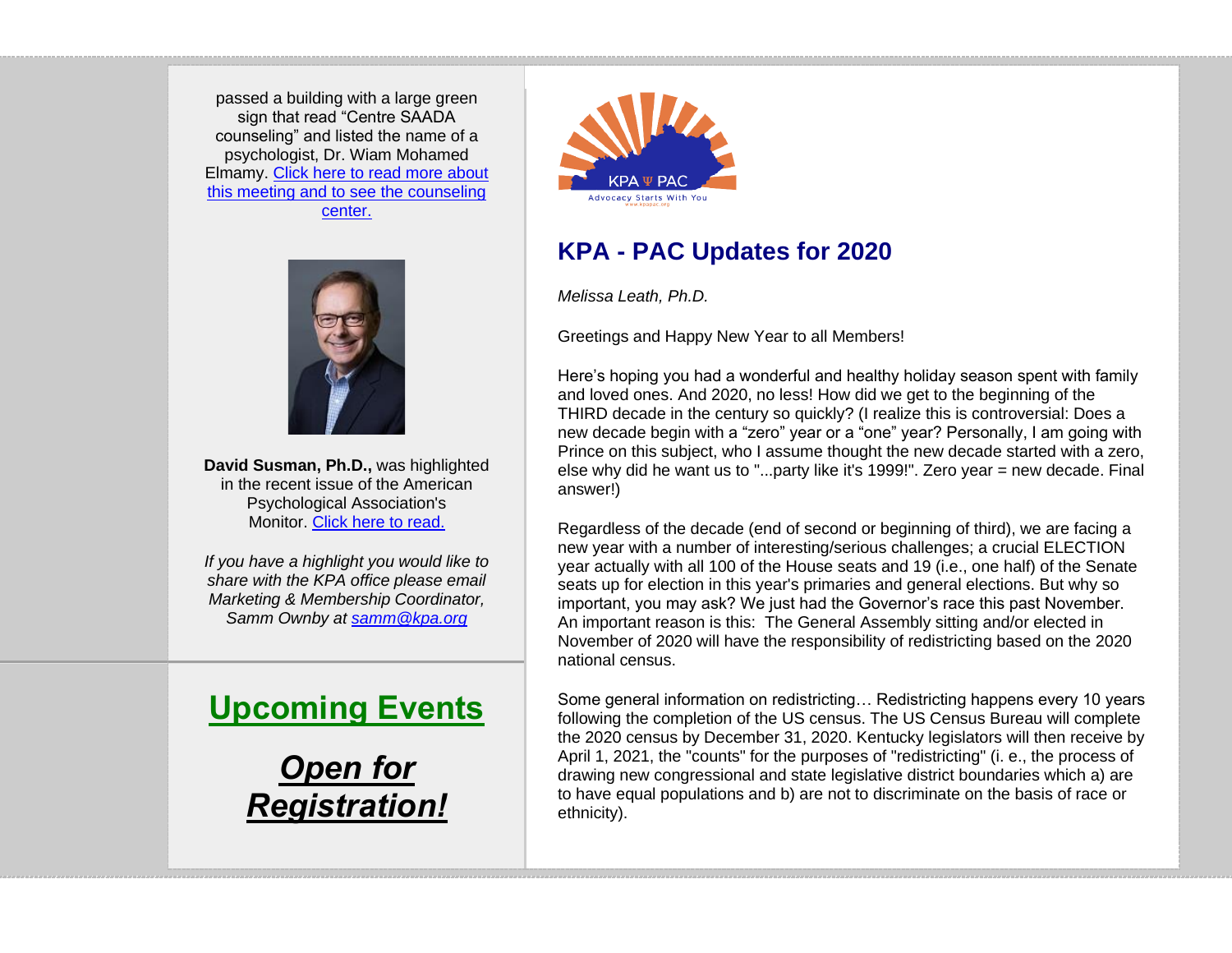**Tuesday, January 28th -** [2020 KPA](https://www.kpa.org/index.php?option=com_jevents&task=icalevent.detail&evid=65)  [Psychology Day at the Capitol](https://www.kpa.org/index.php?option=com_jevents&task=icalevent.detail&evid=65)

**Friday, February 7th-** [Research and](https://www.kpa.org/index.php?option=com_jevents&task=icalrepeat.detail&evid=87&Itemid=115&year=2020&month=02&day=07&title=research-and-relationally-informed-treatment-for-ptsd-and-related-disorders&uid=af76f29eb6c4c280e530d7616f7ae589)  [Relationally-Informed Treatment for](https://www.kpa.org/index.php?option=com_jevents&task=icalrepeat.detail&evid=87&Itemid=115&year=2020&month=02&day=07&title=research-and-relationally-informed-treatment-for-ptsd-and-related-disorders&uid=af76f29eb6c4c280e530d7616f7ae589)  [PTSD and Related Disorders, 3](https://www.kpa.org/index.php?option=com_jevents&task=icalrepeat.detail&evid=87&Itemid=115&year=2020&month=02&day=07&title=research-and-relationally-informed-treatment-for-ptsd-and-related-disorders&uid=af76f29eb6c4c280e530d7616f7ae589) CE

*KPF Featured Presentation with Dr. Ken Levy, 6 or 12 CE*

*Thurs., February 27 & Friday, 28th* 

- **2/27: Workshop 1**[:Evidence-](https://www.kpa.org/index.php?option=com_jevents&task=icalrepeat.detail&evid=85&Itemid=115&year=2020&month=02&day=27&title=kpf-featured-presentation-with-dr-ken-levy-6-or-12-ce&uid=0a6837413e21416d18995f2ada1e7a58)Based [Treatment of Borderline](https://www.kpa.org/index.php?option=com_jevents&task=icalrepeat.detail&evid=85&Itemid=115&year=2020&month=02&day=27&title=kpf-featured-presentation-with-dr-ken-levy-6-or-12-ce&uid=0a6837413e21416d18995f2ada1e7a58)  [Personality Disorder: Clinical](https://www.kpa.org/index.php?option=com_jevents&task=icalrepeat.detail&evid=85&Itemid=115&year=2020&month=02&day=27&title=kpf-featured-presentation-with-dr-ken-levy-6-or-12-ce&uid=0a6837413e21416d18995f2ada1e7a58)  [and Ethical Considerations,](https://www.kpa.org/index.php?option=com_jevents&task=icalrepeat.detail&evid=85&Itemid=115&year=2020&month=02&day=27&title=kpf-featured-presentation-with-dr-ken-levy-6-or-12-ce&uid=0a6837413e21416d18995f2ada1e7a58) 6 [CE](https://www.kpa.org/index.php?option=com_jevents&task=icalrepeat.detail&evid=85&Itemid=115&year=2020&month=02&day=27&title=kpf-featured-presentation-with-dr-ken-levy-6-or-12-ce&uid=0a6837413e21416d18995f2ada1e7a58)
- **2/28: Workshop 2:**[Transference-](https://www.kpa.org/index.php?option=com_jevents&task=icalrepeat.detail&evid=85&Itemid=115&year=2020&month=02&day=27&title=kpf-featured-presentation-with-dr-ken-levy-6-or-12-ce&uid=0a6837413e21416d18995f2ada1e7a58)[Focused Psychotherapy \(TFP\):](https://www.kpa.org/index.php?option=com_jevents&task=icalrepeat.detail&evid=85&Itemid=115&year=2020&month=02&day=27&title=kpf-featured-presentation-with-dr-ken-levy-6-or-12-ce&uid=0a6837413e21416d18995f2ada1e7a58)  [An Evidence Based Therapy for](https://www.kpa.org/index.php?option=com_jevents&task=icalrepeat.detail&evid=85&Itemid=115&year=2020&month=02&day=27&title=kpf-featured-presentation-with-dr-ken-levy-6-or-12-ce&uid=0a6837413e21416d18995f2ada1e7a58)  [Borderline Personality](https://www.kpa.org/index.php?option=com_jevents&task=icalrepeat.detail&evid=85&Itemid=115&year=2020&month=02&day=27&title=kpf-featured-presentation-with-dr-ken-levy-6-or-12-ce&uid=0a6837413e21416d18995f2ada1e7a58)  [Disorder,](https://www.kpa.org/index.php?option=com_jevents&task=icalrepeat.detail&evid=85&Itemid=115&year=2020&month=02&day=27&title=kpf-featured-presentation-with-dr-ken-levy-6-or-12-ce&uid=0a6837413e21416d18995f2ada1e7a58) 6 CE

**Friday, March 20th** - [2 CE](https://www.kpa.org/index.php?option=com_jevents&task=icalrepeat.detail&evid=84&Itemid=115&year=2020&month=03&day=20&title=adhd-in-children-adolescents-and-young-adults-3-or-6-ce&uid=5fc7539d626ea705b6114d7516cc12f5)  Events: [ADHD in Children, Adolescents,](https://www.kpa.org/index.php?option=com_jevents&task=icalrepeat.detail&evid=84&Itemid=115&year=2020&month=03&day=20&title=adhd-in-children-adolescents-and-young-adults-3-or-6-ce&uid=5fc7539d626ea705b6114d7516cc12f5)  [and Young Adults, 3 or 6 CE](https://www.kpa.org/index.php?option=com_jevents&task=icalrepeat.detail&evid=84&Itemid=115&year=2020&month=03&day=20&title=adhd-in-children-adolescents-and-young-adults-3-or-6-ce&uid=5fc7539d626ea705b6114d7516cc12f5)

- **AM Workshop**: ADHD and the Transition to Adulthood: Assessment and Management of Late Teenagers and Young Adults., 3 CE
- **PM Workshop:** Understanding, Assessing, and Treating ADHD in Children & Adolescents, 3 CE

**Saturday, March 28th - KPF Spring Academic Conference - Vision 2020:** 

Besides generally needing to elect fair-minded individuals to the legislature in the next election cycle as they will be charged with redistricting, how do the upcoming elections and the legislative process, in general, relate to psychologists? Although we finally have one of our own in the legislature (Lisa Willner, Ph.D., who by the way is one of the 100 House members up for reelection. Let's keep her there!), few other members in the House or Senate have a background in psychology and/or healthcare. Nonetheless, our legislators are often faced with making policy decisions that affect BOTH the practice of psychology and the behavioral healthcare of Kentuckians. This is where the KPA-PAC and YOU come in!

The KPA-PAC was developed to increase psychology professionals' access to policy matters by providing the opportunity to educate legislators on issues that matter to all of us. The KPA-PAC diversifies KPA's advocacy efforts to include political giving as a mechanism to building stronger relationships with policymakers. These RELATIONSHIPS increase the likelihood that legislators will be able to hear information about our association, our skill sets, and our value to behavioral healthcare. Psychology and mental health are NON-PARTISAN topics, requiring advocacy and representatives across all parties. The KPA-PAC allows us to communicate that psychologists want to be engaged in the decisionmaking process, that psychologists want "a seat at the table".

In 2018 the KPA-PAC gave over \$11,300 to 21 candidates. The KPA-PAC donated to those candidates friendly to KPA's priorities and to the mental health policies that we support. By giving to these legislative campaigns, the KPA-PAC is helping to get psychology-friendly legislators elected (Over 80% of the candidates supported financially by KPA-PAC were elected.) and gives KPA name recognition while distinguishing KPA as an organization that wants to work with politicians to improve mental health care in Kentucky. In short, we believe that giving to legislative campaigns affords psychologists in Kentucky the opportunity to have conversations with legislators about policies. It also helps Dr. Sheila Schuster, our lobbyist, have more of a voice with them.

So here's the "ask" and it's a two-parter:

Part 1. The KPA-PAC is asking psychologists for donations of ANY amount to replenish our coffers depleted by our 2018 giving. Primaries will be upon us very soon (May 2020), and we need funds in order to be able to make contributions to critical races. Beyond the primaries, we will then have the general election in November when we will, hopefully, be making additional campaign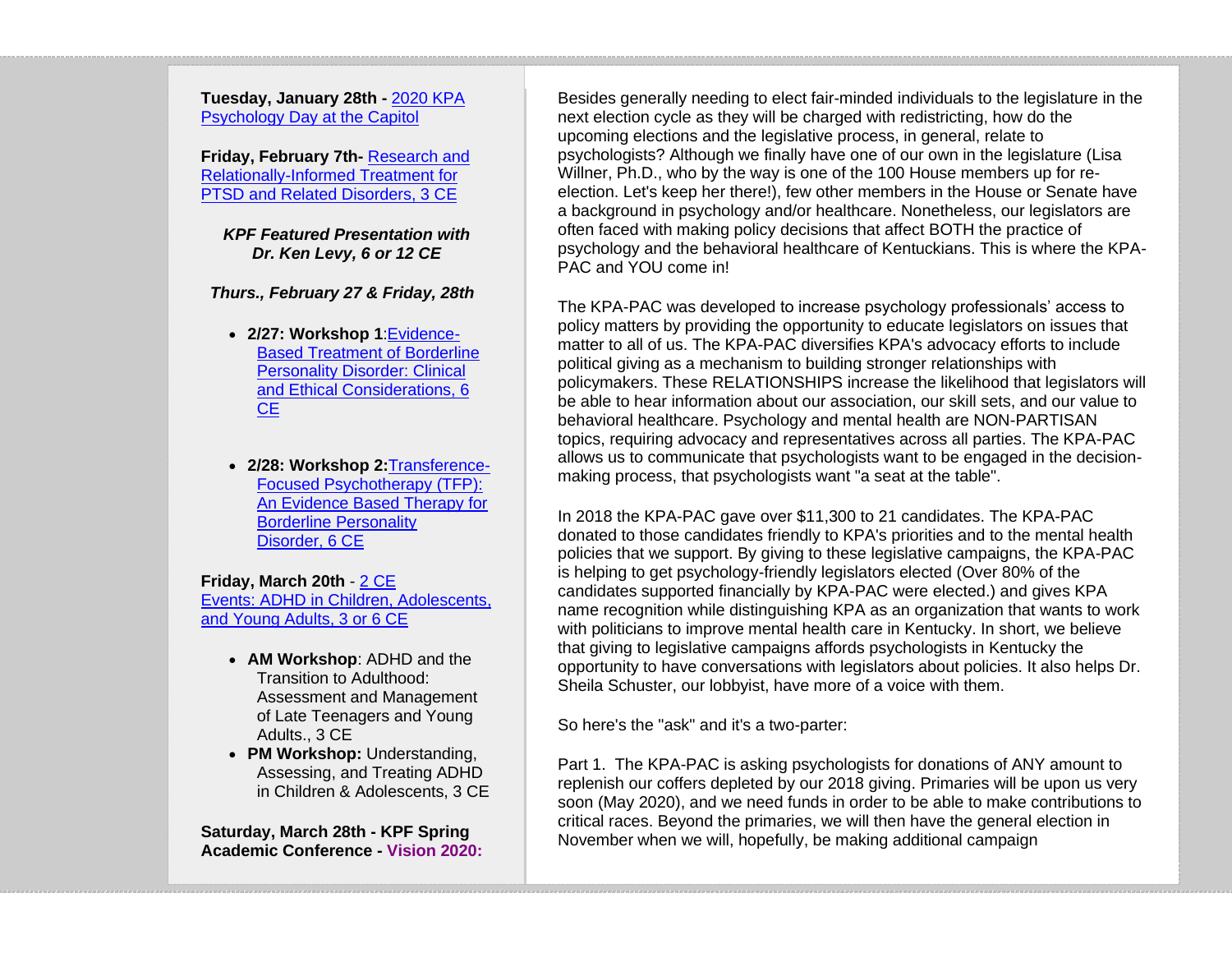**Focusing on Practice and Research in Psychology**

## **Vision 2020 Focusing on** Practice  $L$  rand  $D$ **Research** in Psychology

**KPF 2020 Spring Academic Conference** 

## *Online registration opening soon!*

**Friday, April 17th** - 9:00 am - 4:45 pm - Advanced Supervision, 3 CE and Domestic Violence, 3 CE in Louisville, KY

**Friday, May 15th -** 9:00 am - 4:45 pm - Topics Covering Gerontology, 3 CE or 6 CE in Louisville, KY

**Tuesday, June 2nd - 8:00 am - 5:00 pm -** KPF Diversity Conference, in Louisville, KY

**Jennifer Kelly, Ph.D., ABPP is the current APA President-Elect.**, who will be coming to Kentucky in June of 2020 to deliver a presentation on pain management. In light of

contributions. In order to know what money the PAC has to work with (and to make decisions about how to divide it among candidates), your contribution is needed now! Please go to kpapac.org for information on how to make a donation, and thanks in advance for your financial support!

Part 2. SHOW UP! What we do as a profession DOES matter to people. However, all too often we, as psychologists, have failed to educate people as to why they need us, as to how we can be helpful. And we do this by NOT "showing up". We often get caught up in our busy daily schedules. We forget how important it is AND the message we send when we make the effort to have meaningful conversations with people outside of our practice about our skill sets, our expertise in helping to relieve suffering in people who struggle with mental health and addiction issues, our ability to help create and shape policy in the areas of access to and need for mental health services across the state. While giving money is important, sometimes donating is the easiest thing to do. It may be harder to carve time into our schedule to "show up". During this election cycle, demonstrating that we care about and value our profession and what we do by participating in dialogues with candidates and elected officials is every bit AS important as any monetary contribution. Maybe we just don't know how or what to do in order to be part of such conversations. What might psychologists do to "show up"? One answer is: We can participate in Psychology Day in Frankfort!

The good news is KPA's Psychology Day is, in fact, just around the corner! It is on Tuesday, January 28th from 8:30 am to 2:00 pm at the Capitol Annex in Frankfort. Please register by January 20th so that a schedule can be prepared for you, you can be briefed, etc. Questions about the event can be sent to Dr. Georgeann Brown, Psychology Day Chair, [dr.georgeannbrown@gmail.com](mailto:dr.georgeannbrown@gmail.com) or the KPA Central Office at [kpa@kpa.org.](mailto:kpa@kpa.org) Participants in Psychology Day will have the opportunity to sit in on individual/group meetings with their specific legislators; meet legislators who have worked closely with KPA; watch committee meetings and stay afterward to watch the legislative session; learn more about how the legislative process works and how to be an effective advocate; help increase awareness among policymakers about KPA, the science and practice of psychology, and issues that affect psychologists and the Kentuckians we serve. Please join us! Get together and come with a colleague! WE NEED EACH ONE OF YOU!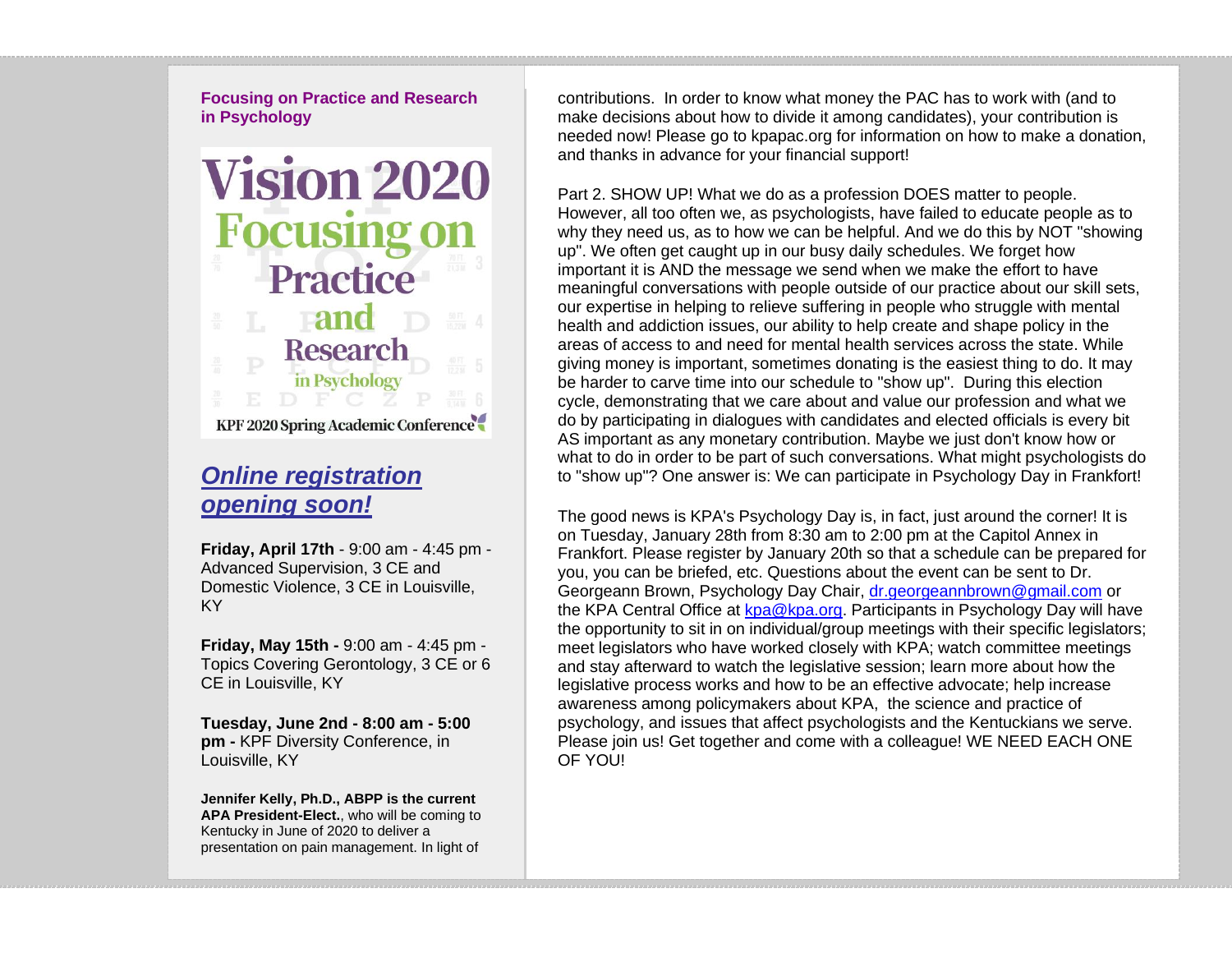the opioid crisis and the devastating toll it has taken in Kentucky, this is a workshop you will not want to miss. Her talk will also review gender and ethnicity, and how they are associated with treatment for pain.

**September TBD -** Focusing on Assessment, 3 CE or 6 CE, in Louisville, KY

LOOKING FOR A JOB OR LOOKING TO POST A JOB OPENING

In closing, let me remind you of the Three T's... Time, Talent and Treasure. EVERYONE has at least one of these. We at the KPA-PAC are betting you have two! Thanks for reading. We hope to see you in Frankfort on the 28th! Cheers!

**OPEN CALL We are accepting Proposals for Continuing Education Events for** the 2020 Convention & 2021 Calendar

**Click here to submit your** proposal!

## **Updates from the Legislative Committee**

*Georgeann Brown, Ph.D.*

The Legislative Committee is gearing up for a 60-day Legislative Session in Frankfort, which started on Tuesday, January 7th. Every session, there are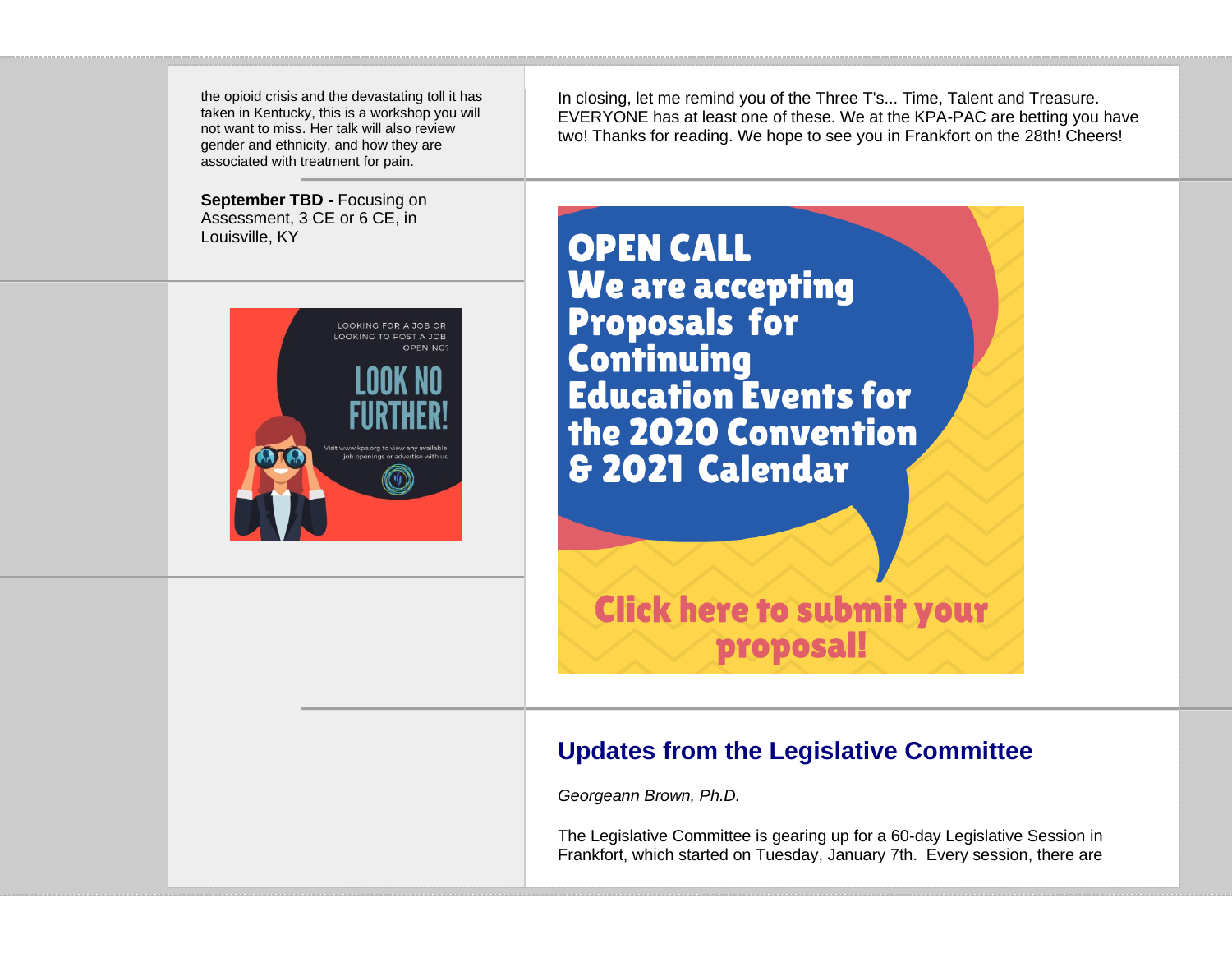## On-Demand Continuing Education Webinars

Completing one of the four Ethics and Risk Management Webinar Sequences and its exam earns you 6 CE credits and makes you eligible for a 15% savings on your Trust Sponsored Professional Liability Insurance premium for two consecutive renewals at your next policy renewal.

**CLICK HERE AND ENTER TRUST-KY DURING** REGISTRATION!

hundreds of bills filed, and we monitor legislation daily to see if it relates to KPA's legislative priorities, as voted on by the board at our December 2019 meeting. As 2020 is a budget year, we will also be closely monitoring the budget to make sure mental health services continue to be funded and are a priority, including resolving the pension crisis with Community Mental Health Centers and establishing a funding source for mental health professionals in schools.

Several hundred bills have been filed during the first week of the legislative session. Some of the bills we will be supporting and monitoring closely include: HB 110, sponsored by Reps. Walker Thomas and Lisa Willner, which establishes the psychology inter-jurisdictional compact, which would allow psychologists to practice telemedicine in states in which they are not licensed that are also part of the compact; HB 199, sponsored Rep. Lisa Willner and multiple co-sponsors, titled the Mental Health Protection Act, that prohibits the dangerous practice of conversion therapy in individuals under 18; HB 213, sponsored by Reps. J. Jenkins and D. Meade, that would amend KRS 214.185 to establish that any qualified mental health professional may provide outpatient mental health counseling to any child who is age 16 or older and is an unaccompanied youth, joining other medical professionals included in this statute. HB 237, sponsored by Rep. C. McCoy, which would add a diagnosis of serious mental illness to the disabilities which prevent execution for persons convicted of capital offenses. We are also looking at a number of bills that will improve Medicaid, as well as bills that would support best practices, including establishing the Kentucky Mental Health First Aid Training Program or similar program to be administered by the Cabinet for Health and Family Services (HB 153, sponsored by Reps. Moser, Sheldon). We are also supporting a bill establishing the Kentucky Eating Disorder Council in the Cabinet for Health and Family Services (SB 82, sponsored by Senator Raque Adams).

As we monitor bills, we determine if they are aligned with the following 2020 KPA Legislative Priorities:

#### **KPA Proposed Legislative Priorities 2020 (Approved 12/13/19)**

#### **At the state level:**

• **Support funding of SB1 (2019 Regular Session) to enable licensed mental health professionals to provide services in schools.**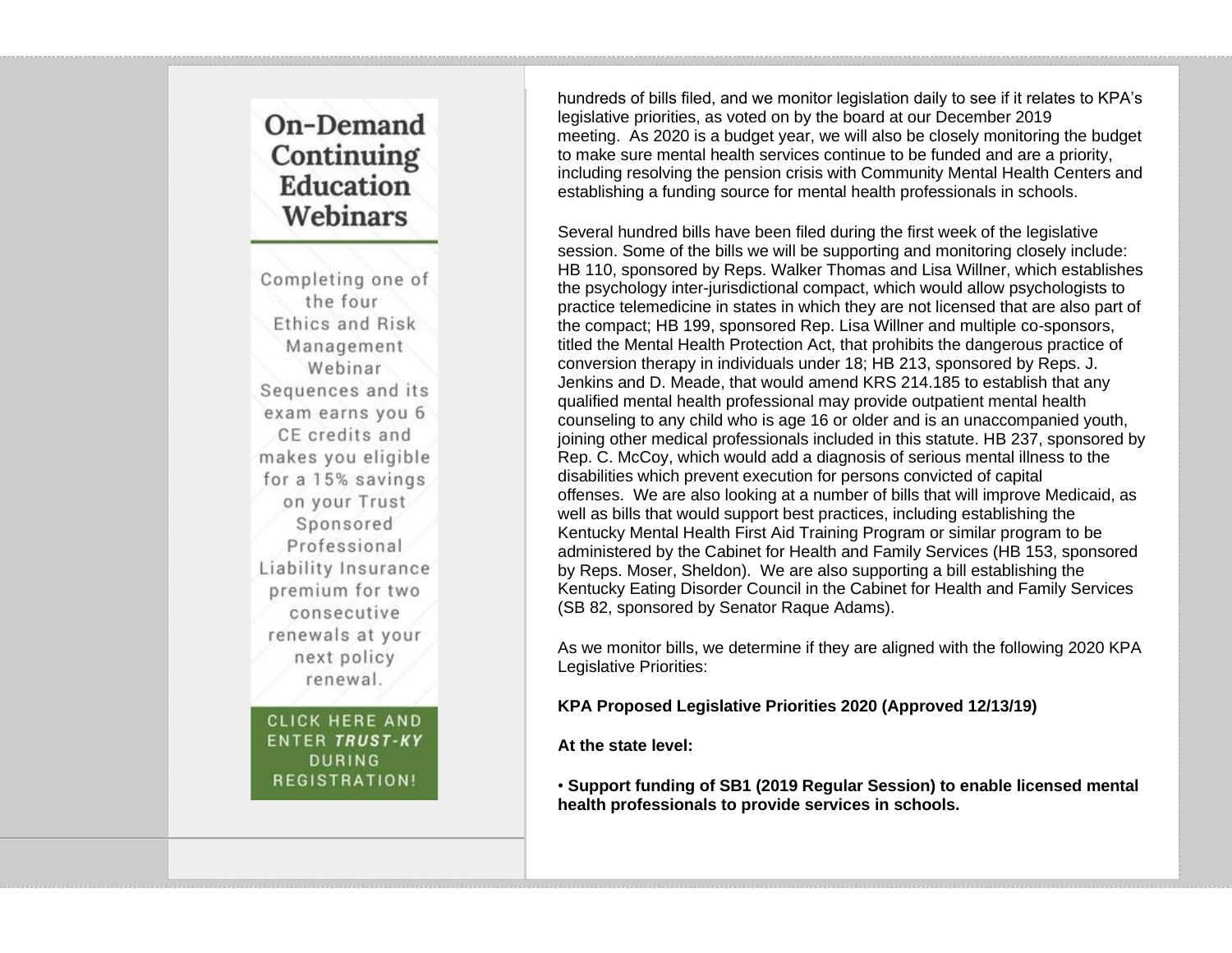As you are faced (inundated may be more apt these days...sigh) with situations in the public discourse, have you ever said to yourself or your colleagues, "Wonder what KPA is doing about that?" or think that your particular background and expertise could make a useful contribution? Please take advantage of the interface under the **ADVOCACY** tab above to submit issues of interest to you to the newly formed: **Public** 

**Issue** Response Committee (PIRC)

**[KPA Advocacy Benefits](https://www.kpa.org/join-the-kentucky-psychological-association-)**

Remember that KPA's advocacy efforts are supported by your membership in

Rationale/examples: SB1 (2019 school safety bill) referenced qualified mental health professionals in schools, but provided no funding. A change in Medicaid funding coupled with language changes in the law could provide a solution to that problem.

• **Support legislation that increases access to behavioral health services & supports a positive climate for psychology providers.**

Rationale/examples: **PSYPACT;** Provide financial help to sustain CMHCs' operations & other quasi-governmental agencies as part of the state's retirement system, Require uniform credentialing & prompt payment by Medicaid MCOs & other insurers; Support the creation of a state-level Eating Disorder Council. Support expanded services to address Kentucky's opioid crisis

• **Uphold public protection by opposing legislation allowing nonpsychologists to deliver services that are clearly defined as the practice of psychology.**

Rationale/examples: Seek revision of bill language which, if not modified, would infringe on the practice of psychology by those seeking licensure in a profession other than psychology.

#### • **Increase psychology's voice in decisions affecting behavioral health, including support for evidence-based treatments and opposition to treatments found to cause harm**

Rationale/examples: Oppose conversion therapy approaches; Oppose corporal punishment in schools; Juvenile Justice reform; Psychologists placement on boards/task forces in which they have expertise

• **Support legislation designed to improve population health outcomes in Kentucky.**

Rationale/examples: Support anti-smoking measures; Fund health literacy programs across the state.

• **Support legislation that improves health equity for historically underserved populations.**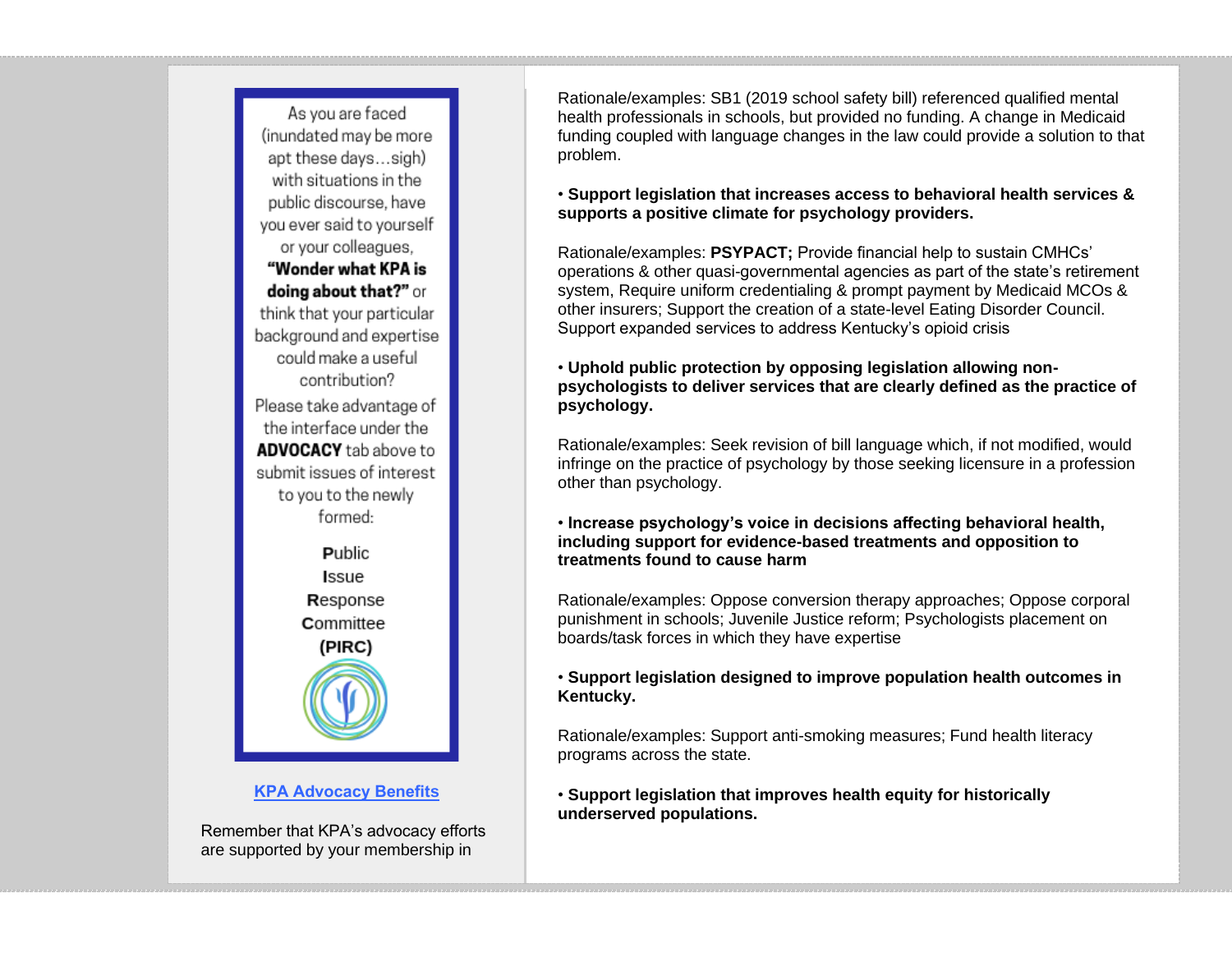KPA. KPA's advocacy benefits all psychology professionals, not just those who belong to KPA. We thank you for continuing to support the future of psychology and those we serve through your active membership in KPA!



#### **KPA Member Benefit Highlights**

#### **Free Practice Consultations**

KPA's Director of Professional Affairs, is available to consult with KPA members concerning a range of practice and advocacy issues, including HIPPA, third party reimbursement, and state regulations, and can tap resources and

Rationale/examples: Add health supports to reduce gaps in health services; Reimburse peer support specialists in both the mental health and substance use disorder arenas; Take actions to decrease social isolation in vulnerable populations which erodes health quality; Create community health workers to link Kentuckians with appropriate health care services

#### • **Maintain Medicaid coverage for all Kentuckians below 138% of the federal poverty level.**

Rationale/examples: Protect coverage of the approximately 440,000

Kentuckians on the Medicaid rolls under the Medicaid Expansion, many of whom have substance use disorders.

#### **At the federal level: Maintain the Affordable Care Act**

• Maintain Essential Health Benefits, requiring coverage of mental health & substance use disorders and behavioral health treatment

• Apply parity requirements under the Mental Health Parity and Addiction Equity Act (MHPAEA) to Medicaid and Medicare and to all plans in the individual, small and large group markets

• Establish an array of basic insurance protections, including prohibiting preexisting condition exclusions, annual/lifetime coverage limits, discrimination based on health status

• Require guaranteed renewal of coverage, network adequacy, age and gender rating restrictions, and effective appeals processes

#### **At the federal level:**

• **Support the Medicare Mental Health Access Act, H.R. 884,** which would add psychologists to Medicare's "physician" definition and remove physician oversight and referral requirements under Medicare that restrict psychologists from providing needed services to Medicare patients (individuals 65 and over, and those with significant disabilities).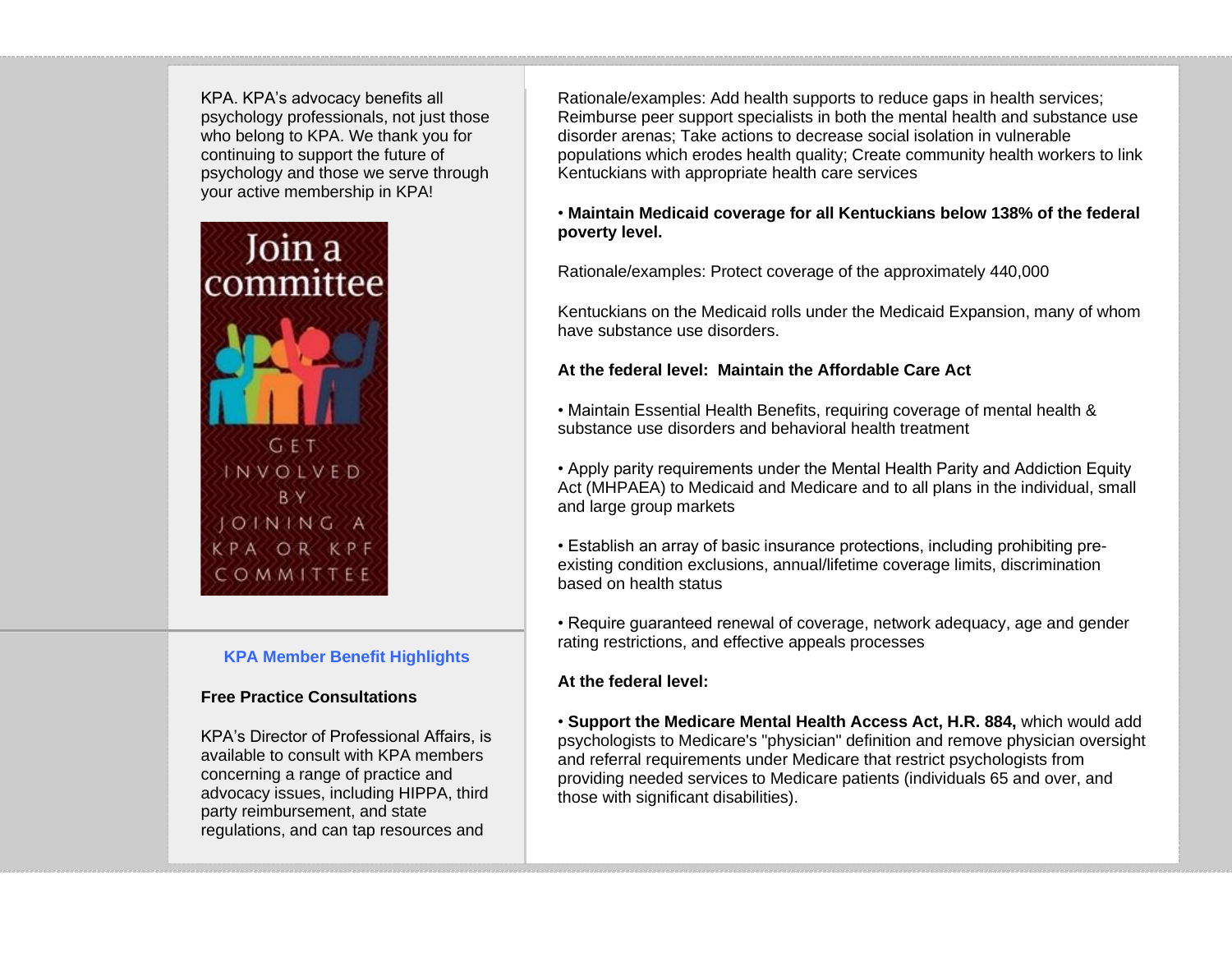practice information from APA to help members resolve issues.

Have a professional/ practice question? KPA Members log in to the KPA website and access the consultation form under the Members Only section!

• **Support H.R. 1301, Mental Health Telemedicine Expansion Act,** which would make it easier for older adults to obtain mental health care in their own home by removing current-law restrictions on the use of telehealth services. A growing population of older adults are suffering from depression, anxiety disorders, and related conditions, and are at risk for suicide and addiction.

Please feel free to be in touch if you have any questions about the information above and we will be delighted to tell you more about how our advocacy is making a difference in Kentucky and beyond.

## **Psychologists as Community Advocates**

*Shambra Mulder, Ph.D. - KPA Diversity Representative*

For years, I thought that it was best to align myself with non-profit or community organizations that focus on social justice issues in education, mental health, and criminal justice. However, in an effort to impact integral policies, I have recently become more involved in political activities. In fact, I ran an unsuccessful campaign for a local school board office that taught me that our psychology training and experiences provide a unique perspective to politicians and policymakers (e.g., knowledge of human development, motivation, communicating, listening, and research skills). More importantly, I was able to use my professional experiences with vulnerable populations within the community to inform policymakers.

The 2019 American Psychological Association (APA) President Dr. Rosie Phillips Bingham's began an "Initiative on Deep Poverty" that challenge psychologists to use our training, skills, and position to address deep poverty in our communities. Deep poverty is defined by the federal government as living with an income of approximately \$12,000 (or 50 percent of the income threshold set by the U.S. Census of approximately \$25,000) for a family of four. According to the National Center for Child in Poverty (NCCP), 25% of Kentucky families in 2018 were living in deep poverty compared to 19% nationally. The panel of experts at the APA "National Conversation on Deep Poverty" spoke about how deep poverty affects brain development, it costs the country \$800 billion to 1.2 trillion in lost productivity, healthcare cost, and over-incarceration) and that children who live in poverty earn less than 3% of college degrees. Not to mention some of the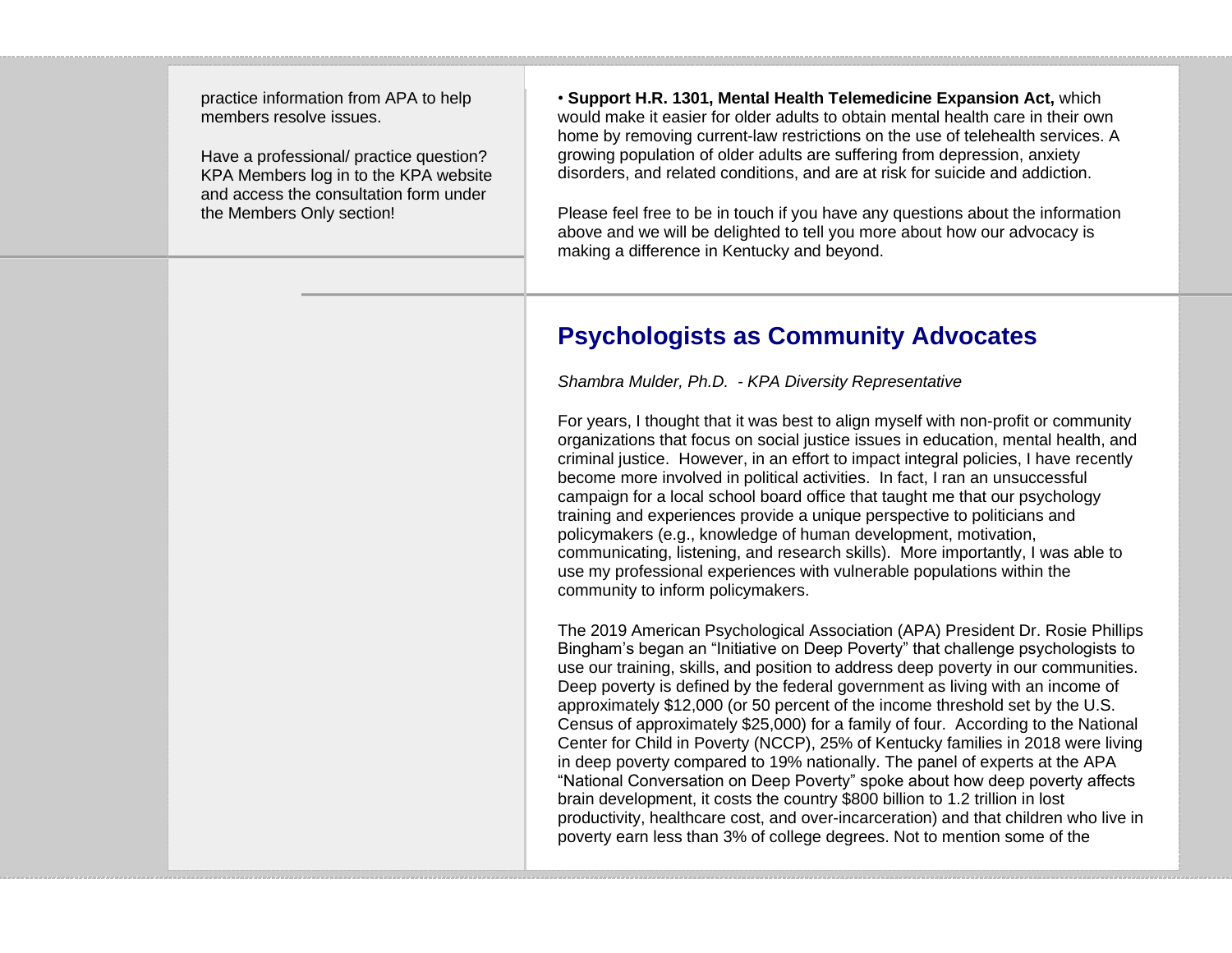Kentucky Psychological Association's Colleague **Assistance** Program is here for **vou** 



**Check the** website and make the call

#### **Free Ethics Consultations**

Have an ethical concern or question? Request a consultation from the KPA Ethics Committee by completing the Ethics Consult form available under the psychological effects of poverty like learned helplessness, lack of exposure to other environments and social networks, and loss of dreams.

Dr. Bingham as the 2019 APA President challenged us to get outside of our professional work to use our personal voice to become advocates for people, combat fear, and change the narrative about people living in poverty that "nothing can be done". Three ways suggested include collaborating with experts to understand structural poverty, raising awareness among key stakeholders with psychological science about the effects of poverty, and elevating the role of psychology in addressing societal issues surrounding poverty by reshaping the narrative and policies that contribute to it.

The great news is that APA has armed psychologists with research-based evidence to meet the challenge of the "Deep Poverty Initiative" by encouraging us to:

1) Examine our own biases and attitudes toward people in deep poverty (e.g., classism, racism, sexism and other forms of systemic oppression).

2) Engage people in deep poverty and create partnerships with community organizations that advocate for people in deep poverty.

3) Empower people in deep poverty to have a voice in their community and advocate for systemic change.

4) Everyone can make a difference, whether the actions are small and intermittent or large and sustained.

#### **Notes and Next Steps:**

- 1. Watch the APA "**A National Conversation on Deep Poverty**" <https://youtu.be/krjv6XZLTOk>
- 2. Use the resources provided in the **APA's 2019 Presidential Deep Poverty Initiative and Toolkit [https://www.apa.org/pi/ses/resources/indicator/2019/12/deep](https://www.apa.org/pi/ses/resources/indicator/2019/12/deep-poverty-initiative)[poverty-initiative](https://www.apa.org/pi/ses/resources/indicator/2019/12/deep-poverty-initiative)**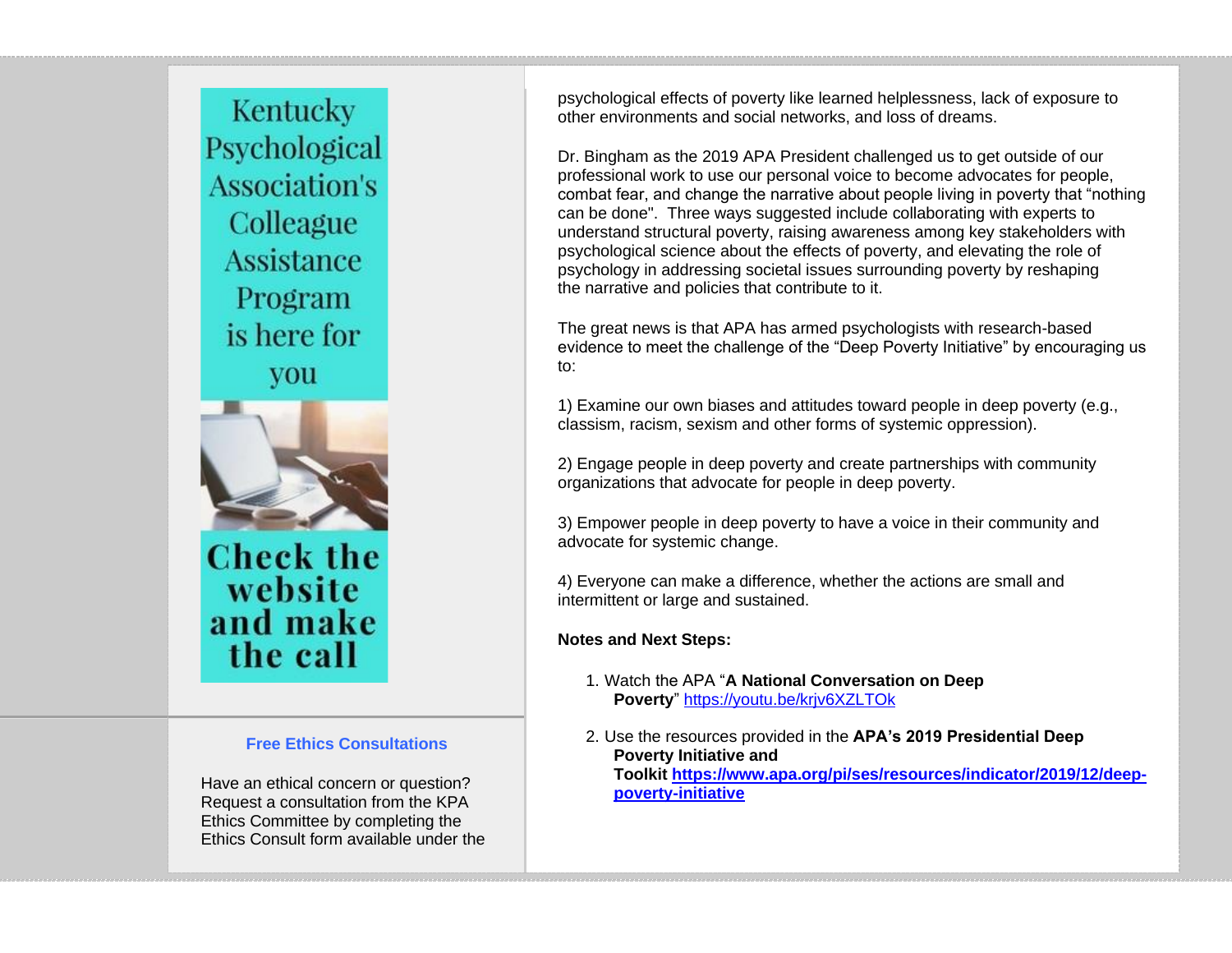Members Only section of the website. How it works…Your request will be forwarded to the current KPA Ethics Committee Chair, Dr. Vicki Van Cleave, who will consult with the entire ethics committee and review ethical guidelines prior to issuing a response. Response time averages around 10 days depending on the depth of the consultation request.

*KPA Member Only Services!*

- 3. Attend an upcoming KPA "**Advocacy - Every Voice Counts!**" training presented by Sheila Schuster, Ph.D. Upcoming dates and time will be available on the KPA website.
- 4. For state-specific data on poverty. See the **National Center for Children in Poverty** website: <http://nccp.org/topics/childpoverty.html>

*-------------------------------------------------------*



## **Efforts to change sexual orientation contribute to negative psychological outcomes. A chance for advocacy in Kentucky.**

*-------------------------------------------------------*

*Warren Lambert, Ph.D. - KPF Diversity Chair*

Despite major shifts in the cultural landscape for LGBTQ+ people over the past 10 years (marriage equality, increased visibility in the arts, and a gay-identified presidential candidate for a major political party, as a few examples), this community continues to experience marginalization in their daily lives that impact their mental health. It is our responsibility as psychologists to be aware of how these experiences impact our LGBTQ+ neighbors and what our roles are in providing support and improving quality of life. In 2018, The Trevor Project (the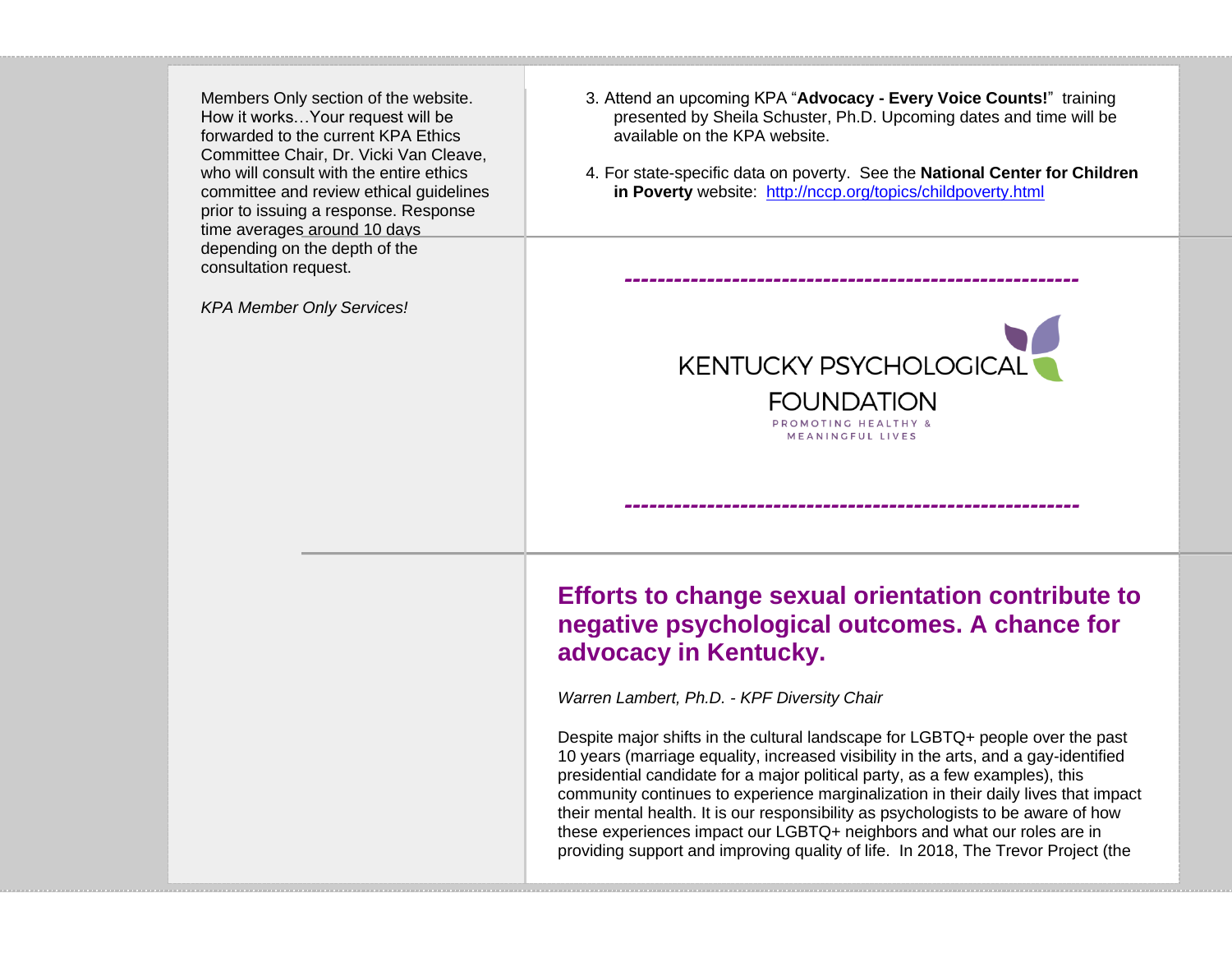# KPA CE REGISTRY **JOIN** TODAY! Because you have better things to do

with your time than more paperwork.

world's largest suicide prevention and crisis intervention organization for LGBTQ+ youth) surveyed over 34,000 LGBTQ+ youth to help us gain insight into what this community experiences in their day-to-day lived experience. Fortyseven percent (47%) of youth surveyed received psychological or emotional counseling from a mental health professional, emphasizing that we can have a critical role in promoting healthy outcomes and affirming LGBTQ+ identity.

Looking more closely at the results of the survey, we should take note of the overall psychological vulnerability of LGBTQ+ youth.

- Over 18% of LGBTQ respondents attempted suicide in the past twelve months
- 29% of transgender and non-binary youth respondents attempted suicide
- 76% of the sample felt that recent politics impacted their mental health or sense of self
- 71% of respondents reported feeling sad or hopeless for at least two weeks in the past year
- 39% of LGBTQ+ respondents seriously considered attempting suicide in the past twelve months
- More than half of transgender and non-binary youth seriously considered suicide.

Even more concerning is that in the survey 2 out of 3 youth reported that somebody had tried to convince them to change their sexual orientation or gender identity (often referred to as sexual orientation change efforts, or *SOCE*). The efforts alone were associated with a 15% increase in suicide attempts than over those youth who had not been pressured to change.

The most serious version of SOCEs is **"**conversion therapy.**"** In a 2018 report from The Williams Institute, it is estimated that 698,000 adults have received conversion therapy in the United States. It was estimated that if their state has not banned the practice, 20,000 LGBTQ+ youth (ages 13-17) will receive "conversion therapy" from a licensed mental health professional and 57,000 youth will receive it from a spiritual or religious advisor before they turn 18. In the Trevor Project report, 57% of transgender and nonbinary youth who have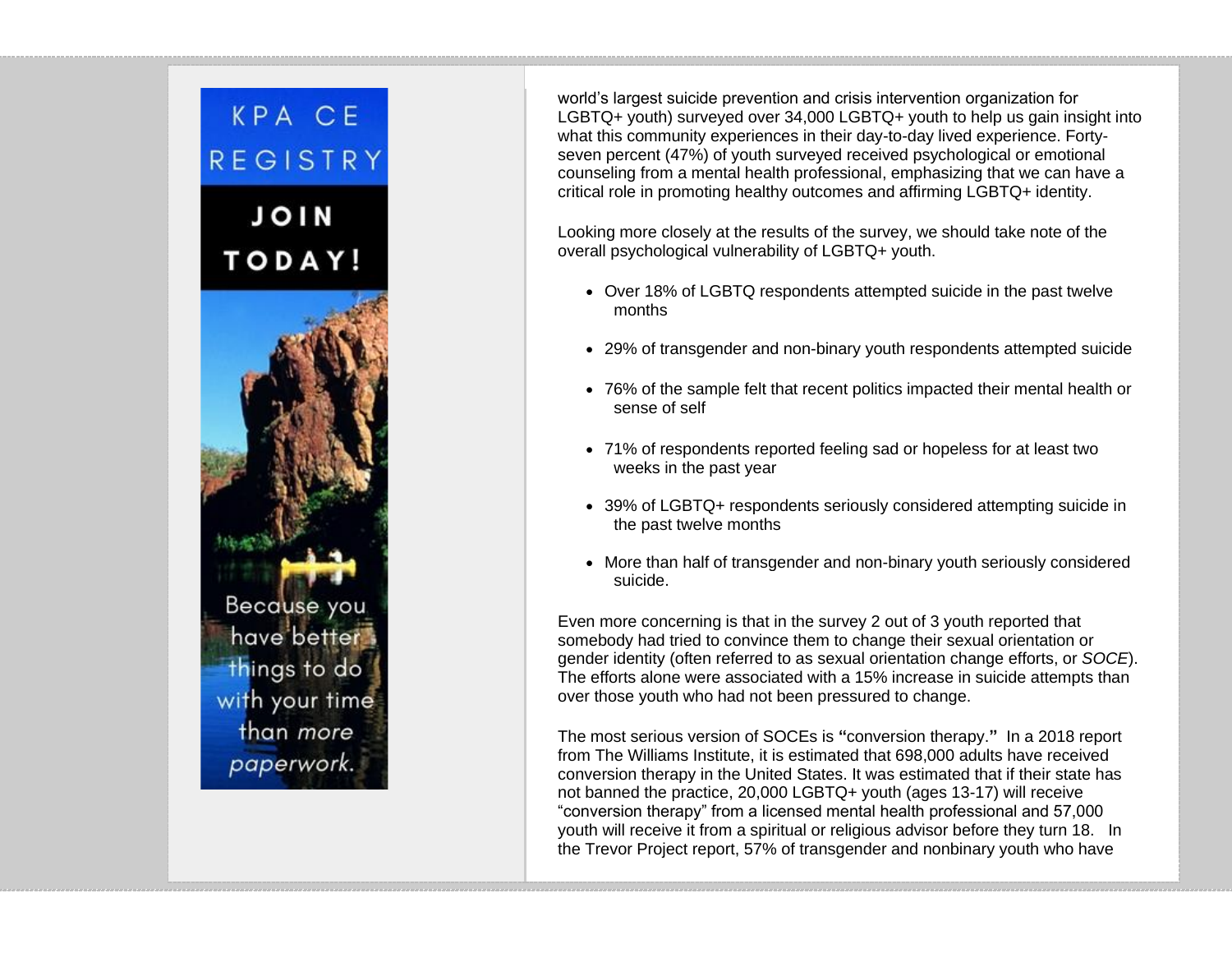undergone conversion therapy report a suicide attempt in the last year. *Overall the suicide risk for LGBTQ+ youth that have gone through conversion therapy showed an increase of 25% from those that have not on the Trevor Project survey.*

While these findings suggest a serious need for increased attention from mental health communities, there are hopeful details too. Seventy-six percent (76%) of youth respondents indicated that they would be "somewhat to extremely likely to reach out via text or chat when they feel they are in a crisis."

In this legislative session in Kentucky, legislation has been filed to ban the use of conversion therapy with minors (the primary sponsor is the only psychologist in the legislature, Dr. Lisa Willner). These are critical steps toward resolving the concerns outlined above; however, we must be mindful that continued work and focus will be necessary to build healthier communities and families for LGBTQ+ youth. I hope you will join KPA's Psychology Day at the Capitol on January 28th in Frankfort to advocate for this important issue!

*-----------------------------------------------*

*--------*

## **Psychology Practice Checkup: Thinking ahead to estate planning**

*Katie McBride, Ph.D. - Director of Professional Affairs*

A couple of months ago I needed to respond to a highly distressed call to the KPA office from the widow of a psychologist. This KPA member had a psychology practice and had died unexpectedly, and the widow of course was overwhelmed with what to do. Consulting with KBEP and APA resources to and assembling all the relevant recommended next steps reminded me-as the owner of my own practice- of the importance of making this a part of estate planning. In the event of sudden death or disability, these are best practices for client care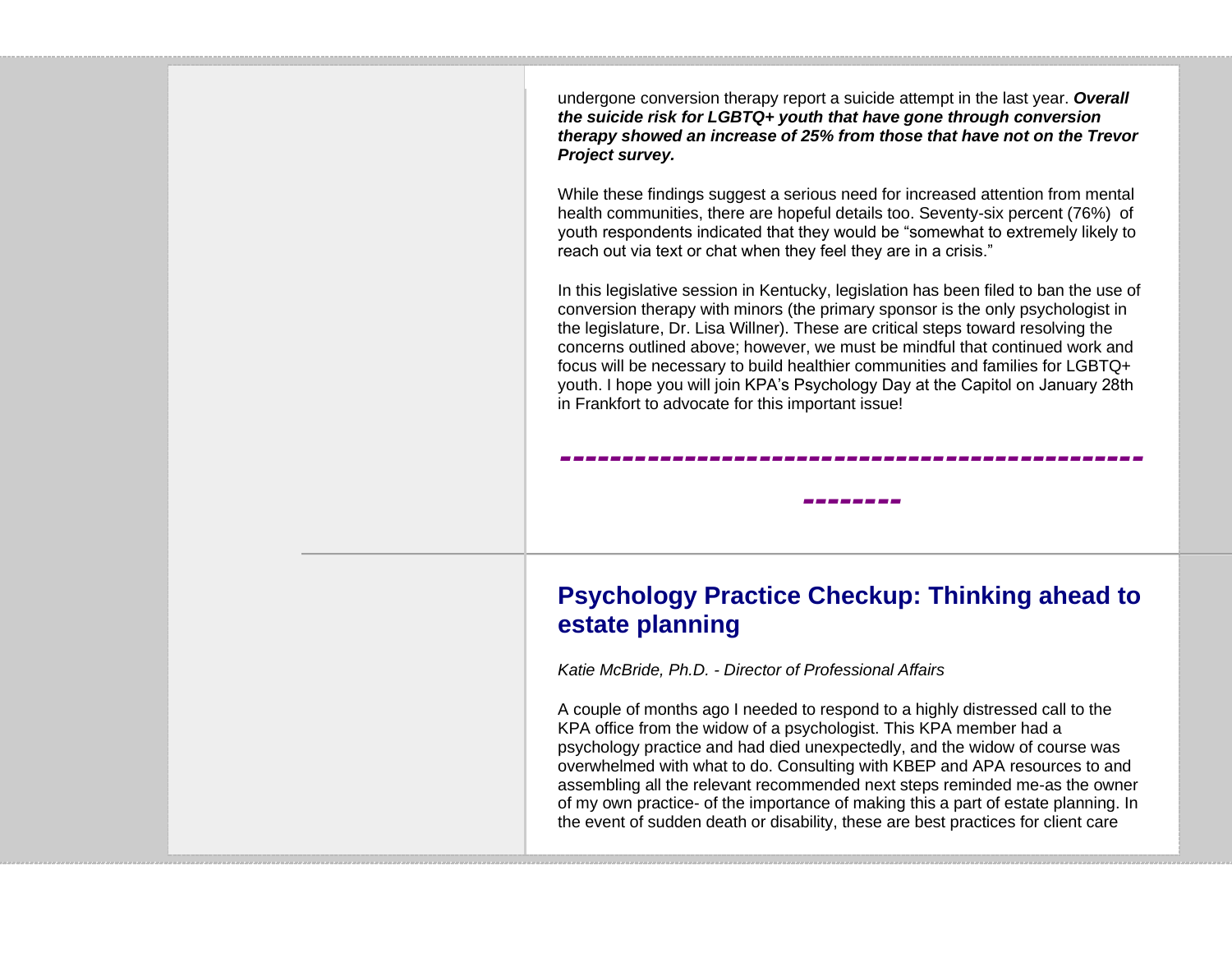and will go a long way toward ameliorating the emotional burden on our family and close colleagues.

- 1. Draw up a professional will that will outline specific instructions for the management of your clients and records. This document should be signed by you and witnessed, and multiple copies made and distributed (to executor, specific colleagues, spouses, estate attorney).
- 2. Identify a professional Executor-ideally a colleague with whom you can reciprocate this service. This person's role will be to guide the process as you have recommended and outlined. Identifying 1-2 alternatives is a good idea in case the primary person is unable to fulfill the duties, and they may be of support to the primary person.
- 3. Your written plan should be shared with your personal will executor and include the following:
- Name(s), phone numbers, email addresses, and physical addresses of executor and alternates.
- **Statement** that the executor has the authority to act on your behalf and to delegate responsibilities.
- **Contact information** for your estate attorney, accountant, financial planners, billing services, insurance carriers, answering service, and practice consultants
- **Office information**, including the full address of your practice and additional locations for client records and other practice-related documents. Describe the specific location of keys for offices, filing cabinets and storage units, as well as client charts (both paper and electronic), appointment books and software, billing and financial records
- **Instructions for accessing** all e-mail addresses, voicemail and computer files. Include usernames, IDs, passwords and PIN codes.
- **Instructions for contacting clients**. Generally, it is recommended that current clients be contacted by phone before their next appointments and former clients by mail or phone. For both current and past clients, both written and phone communication should occur and include clinical referral sources and information for accessing their records. See below for more on record management.
- Instructions for **continuity of client care**. Make a list of clinicians whom you believe may be good fits for your range of clientele. Creating a running list of current clients that includes special notations for referral/special clinical needs can be of benefit.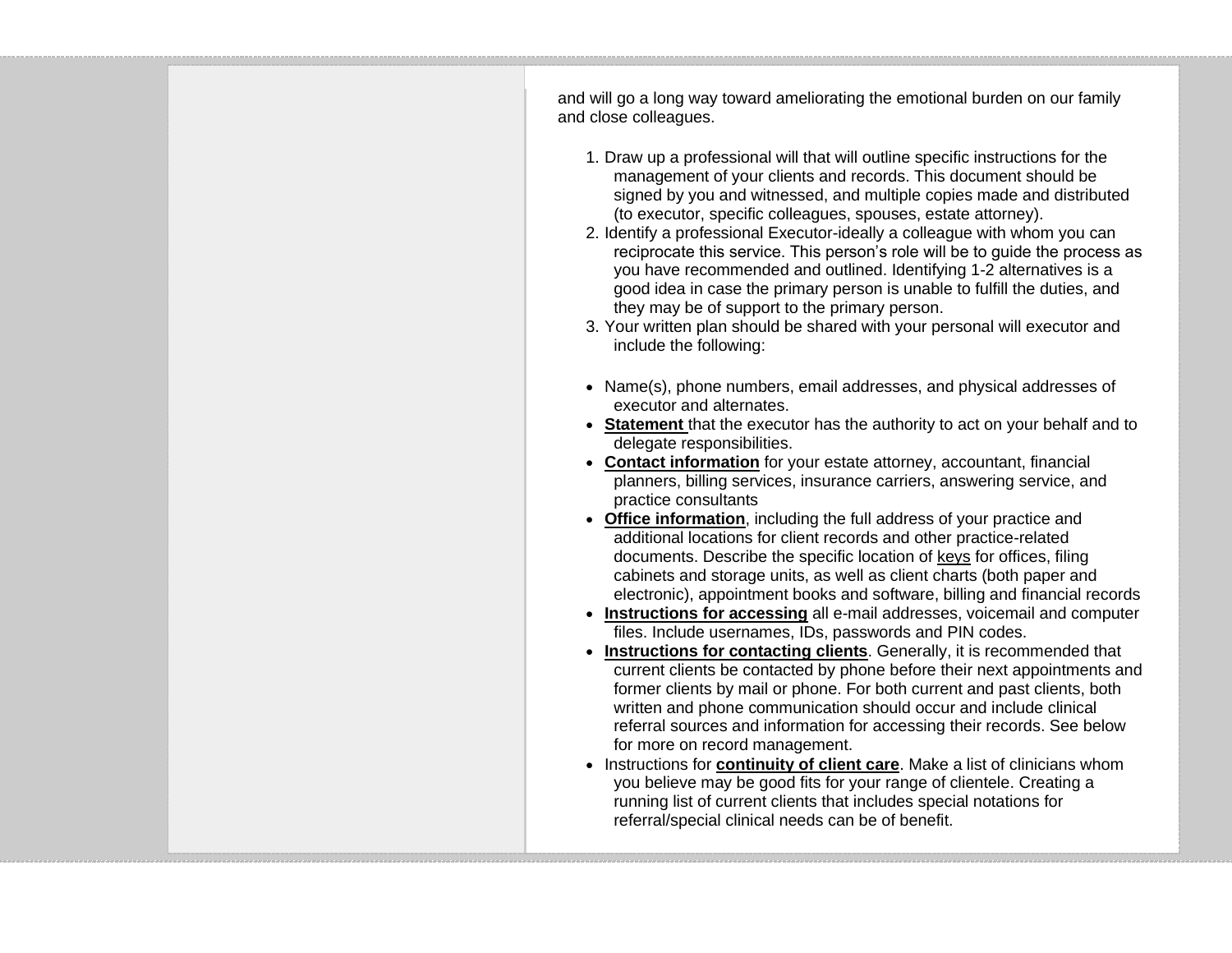- **Managing Records**. Written consent must be obtained from clients in order to transfer records to another provider. Identify either the executor or another qualified mental health provider to retain custody of nontransferred records (in Kentucky, records must be retained for 6 years). A reasonable fee should be authorized to administer the records----handling record retention, release, and appropriate destruction.
- **Instructions for notifying** your state licensing board(s), insurance carriers and professional organizations. List contact information for each that includes your policy #s, license #(s), membership IDs, and provider numbers.
- **Financial issues**. Instructions should be given to both your professional and personal Executors to coordinate the practice's receivables and outstanding bills. Arrangements can be made for your Executor and other retainors of your records to receive financial compensation.

Of course, an annual review and update are always recommended to ensure the most current and relevant information is being used at the time of unexpected death or disability. I hope this helps to inspire you to take some of these steps sooner rather than later…toward more peace of mind for all involved.

<https://www.apa.org/monitor/2008/06/prepare>

<https://www.apa.org/practice/guidelines/record-keeping>

## **Nuances of Multiple Relationships**

*Sharon Turpin, M.S., and the KPA Ethics Committee*

The Ethics Committee received a consult regarding a psychologist (A) who specializes in treating patients diagnosed with Obsessive-compulsive disorder. The psychologist (A) and a coworker (B) co-lead a therapy group for people with OCD, anxiety, and depression. One of the psychologist's (A) individual clients is married to the client of the coworker (B). The psychologist (A) feels that the therapy group would be beneficial for his client; however, the situation is complicated by the fact that the group's co-leader (B) is also the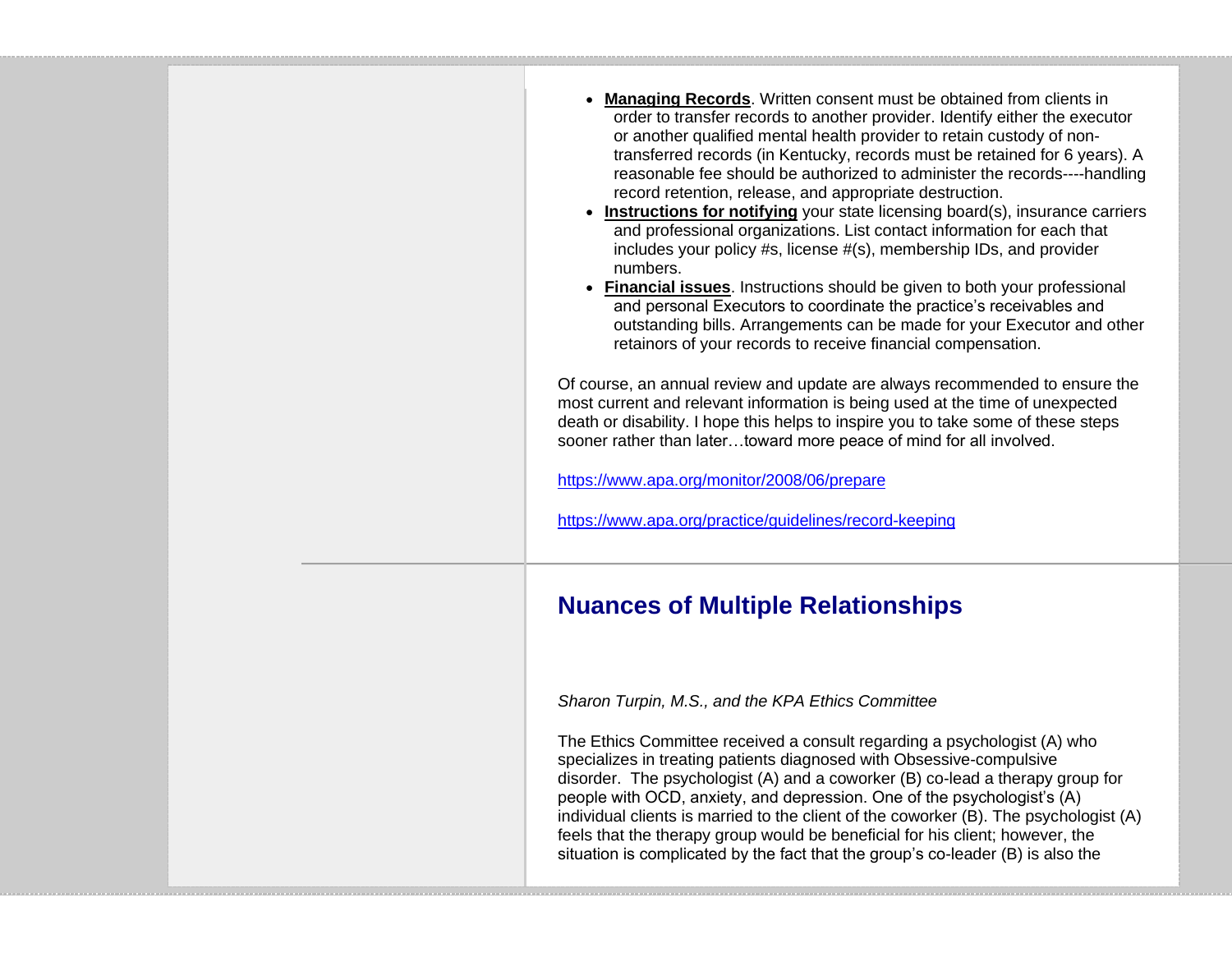individual therapist of the psychologist's (A) spouse. The ethical dilemma presented was whether to have the psychologist's (A) client join the therapy group given the co-leader's (B) therapeutic relationship with his (A) client's spouse.

The Committee discussed that while it is not technically unethical to see a client's spouse in group therapy in and of itself, it may cause other ethical issues to arise, which neither therapist may readily identify or anticipate. The most ethically conservative approach or course of action would be for the spouse not to be seen by the co-therapist in the group, and consideration of another referral. There are several Ethical Standards to consider:

#### **4.01 Maintaining Confidentiality**

Psychologists have a primary obligation and take reasonable precautions to protect confidential information obtained through or stored in any medium, recognizing that the extent and limits of confidentiality may be regulated by law or established by institutional rules or professional or scientific relationship.

#### **4.02 Discussing the Limits of Confidentiality**

(a) Psychologists discuss with persons (including, to the extent feasible, persons who are legally incapable of giving informed consent and their legal representatives) and organizations with whom they establish a scientific or professional relationship (1) the relevant limits of confidentiality and (2) the foreseeable uses of the information generated through their psychological activities.

(b) Unless it is not feasible or is contraindicated, the discussion of confidentiality occurs at the outset of the relationship and thereafter as new circumstances may warrant.

#### **3.04 Avoiding Harm**

(a) Psychologists take reasonable steps to avoid harming their clients/patients, students, supervisees, research participants, organizational clients, and others with whom they work, and to minimize harm where it is foreseeable and unavoidable.

(b) Psychologists do not participate in, facilitate, assist, or otherwise engage in torture, defined as any act by which severe pain or suffering, whether physical or mental, is intentionally inflicted on a person, or in any other cruel, inhuman, or degrading behavior that violates 3.04(a).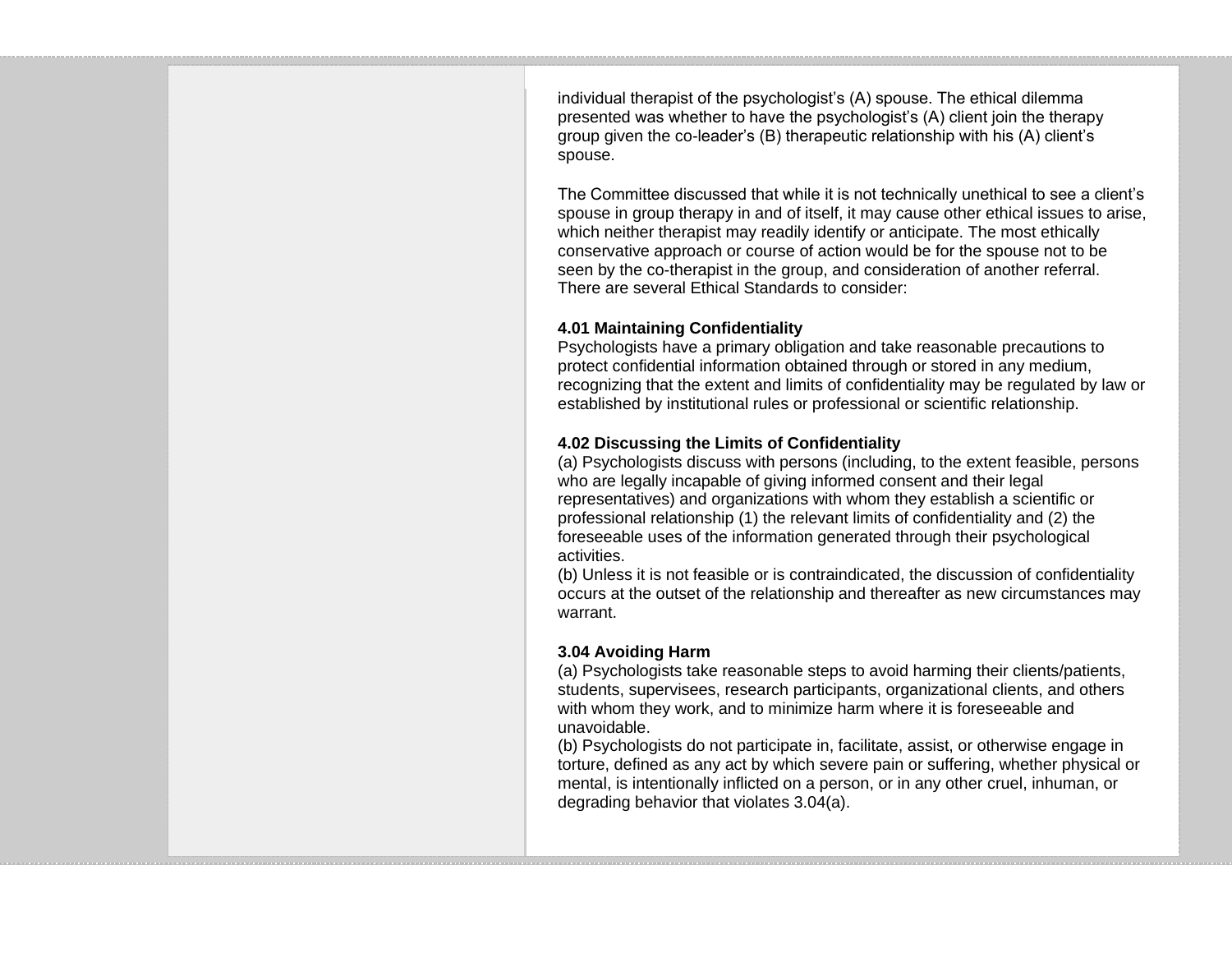#### **3.05 Multiple Relationships**

(a) A multiple relationship occurs when a psychologist is in a professional role with a person and (1) at the same time is in another role with the same person, (2) at the same time is in a relationship with a person closely associated with or related to the person with whom the psychologist has the professional relationship, or (3) promises to enter into another relationship in the future with the person or a person closely associated with or related to the person.

A psychologist refrains from entering into multiple relationships if the multiple relationship *could reasonably be expected* to impair the psychologist's objectivity, competence, or effectiveness in performing his or her functions as a psychologist, or otherwise risks exploitation or harm to the person with whom the professional relationship exists.

Multiple relationships that would not reasonably be expected to cause impairment or risk exploitation or harm are not unethical.

(b) If a psychologist finds that, due to unforeseen factors, a potentially harmful multiple relationship has arisen, the psychologist takes reasonable steps to resolve it with due regard for the best interests of the affected person and maximal compliance with the Ethics Code.

(c) When psychologists are required by law, institutional policy, or extraordinary circumstances to serve in more than one role in judicial or administrative proceedings, at the outset they clarify role expectations and the extent of confidentiality and thereafter as changes occur.

#### **3.10 Informed Consent**

(a) When psychologists conduct research or provide assessment, therapy, counseling, or consulting services in person or via electronic transmission or other forms of communication, they obtain the informed consent of the individual or individuals using language that is reasonably understandable to that person or persons except when conducting such activities without consent is mandated by law or governmental regulation or as otherwise provided in this Ethics Code. (b) For persons who are legally incapable of giving informed consent, psychologists nevertheless (1) provide an appropriate explanation, (2) seek the individual's assent, (3) consider such persons' preferences and best interests, and (4) obtain appropriate permission from a legally authorized person, if such substitute consent is permitted or required by law. When consent by a legally authorized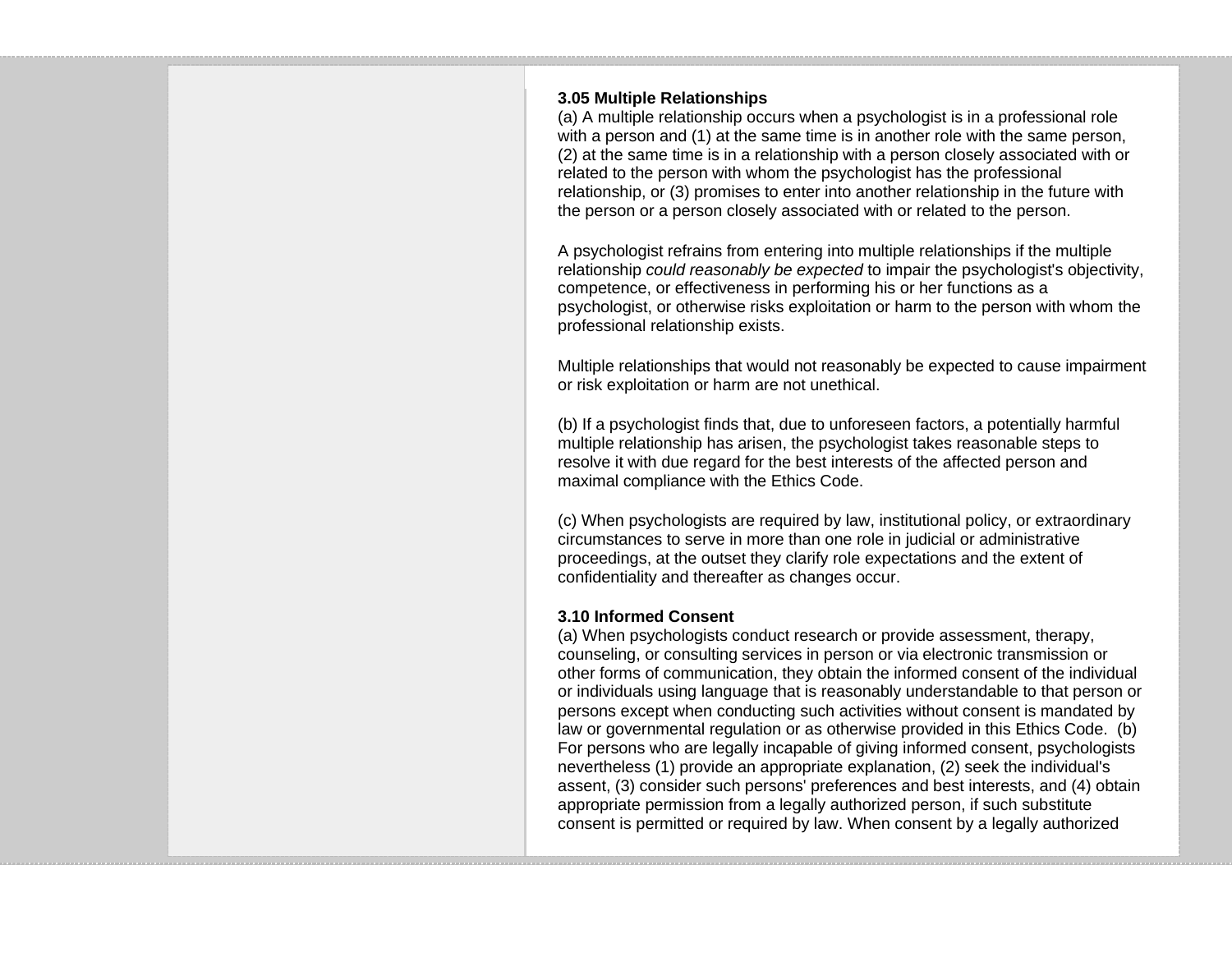person is not permitted or required by law, psychologists take reasonable steps to protect the individual's rights and welfare.

(c) When psychological services are court ordered or otherwise mandated, psychologists inform the individual of the nature of the anticipated services, including whether the services are court ordered or mandated and any limits of confidentiality, before proceeding.

(d) Psychologists appropriately document written or oral consent, permission, and assent. (See also Standards

#### **10.01 Informed Consent to Therapy**

(a) When obtaining informed consent to therapy as required in Standard 3.10, Informed Consent, psychologists inform clients/patients as early as is feasible in the therapeutic relationship about the nature and anticipated course of therapy, fees, involvement of third parties, and limits of confidentiality and provide sufficient opportunity for the client/patient to ask questions and receive answers.

#### **10.02 Therapy Involving Couples or Families**

(a) When psychologists agree to provide services to several persons who have a relationship (such as spouses, significant others, or parents and children), they take reasonable steps to clarify at the outset (1) which of the individuals are clients/patients and (2) the relationship the psychologist will have with each person. This clarification includes the psychologist's role and the probable uses of the services provided or the information obtained.

#### **10.04 Providing Therapy to Those Served by Others**

In deciding whether to offer or provide services to those already receiving mental health services elsewhere, psychologists carefully consider the treatment issues and the potential client's/patient's welfare. Psychologists discuss these issues with the client/patients or another legally authorized person on behalf of the client/patient in order to minimize the risk of confusion and conflict, consult with the other service providers when appropriate, and proceed with caution and sensitivity to the therapeutic issues.

## **KPA Leadership Academy Update:**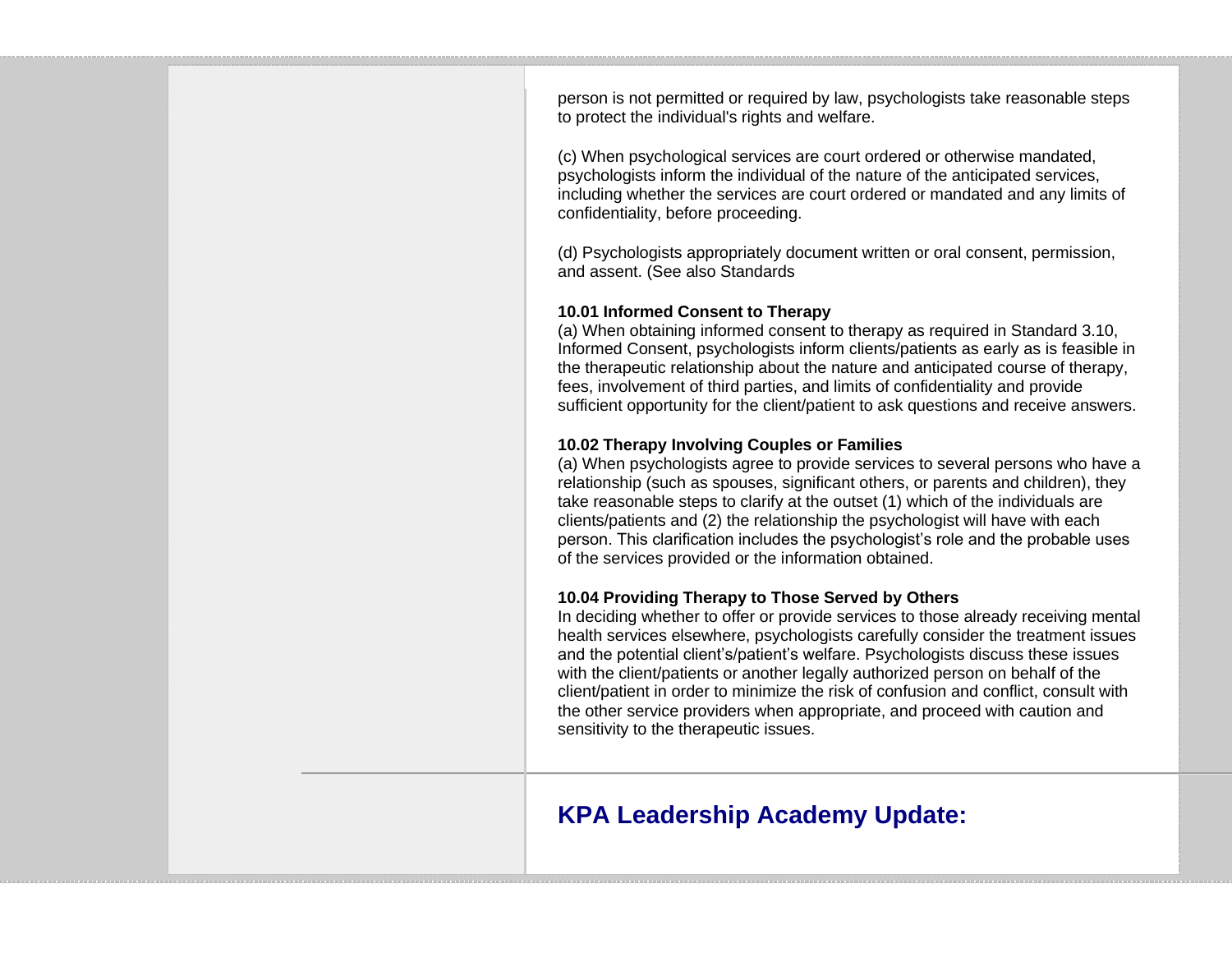*Eric Russ, Ph.D. - Past-President*

The KPA Leadership Academy has officially launched. We have an amazing inaugural class of Leadership Fellows and Mentors. We spent our initial workshop getting to know each other and learning about the Leadership Challenge, which has been adopted as KPAs formal leadership model. The Fellows also participated in Dr. Shuster's advocacy training in preparation for meeting with legislators on Psychology Day!

Our teams have developed some amazing projects. They will be developing their leadership skills working on these projects throughout the year and present their work at KPA Convention. I'm excited about the work that's happening and hope you will join us at Convention in November to talk to these amazing leaders about their projects!

| <u> Leadership Fellows</u>                                        | <b>Mentor</b>                    |
|-------------------------------------------------------------------|----------------------------------|
| Tim Thornberry, Ph.D.                                             | Steven Kniffley, PsyD, MPA, ABPP |
| Project: Community leadership in rural settings                   |                                  |
| Natalie Hewlett, B.A.                                             | Jessica Beal, PsyD               |
| Project: Mental Health Access in under-resourced neighborhoods    |                                  |
| Hannah Heitz, B.A.                                                | Eric Russ, Ph.D.                 |
| <b>Project: Leadership Narratives from Kentucky Psychologists</b> |                                  |
| Tiffany Slone, Ph.D.                                              | Melinda Moore, Ph.D.             |
| <b>Project: Suicide Prevention in Rural School Settings</b>       |                                  |
| Amy Young, PsyD                                                   | David Susman, Ph.D.              |
| <b>Project: Developing Student Leaders</b>                        |                                  |
| Sydney Black, M.S                                                 | Amanda Merchant, Ph.D. ABPP      |
|                                                                   |                                  |